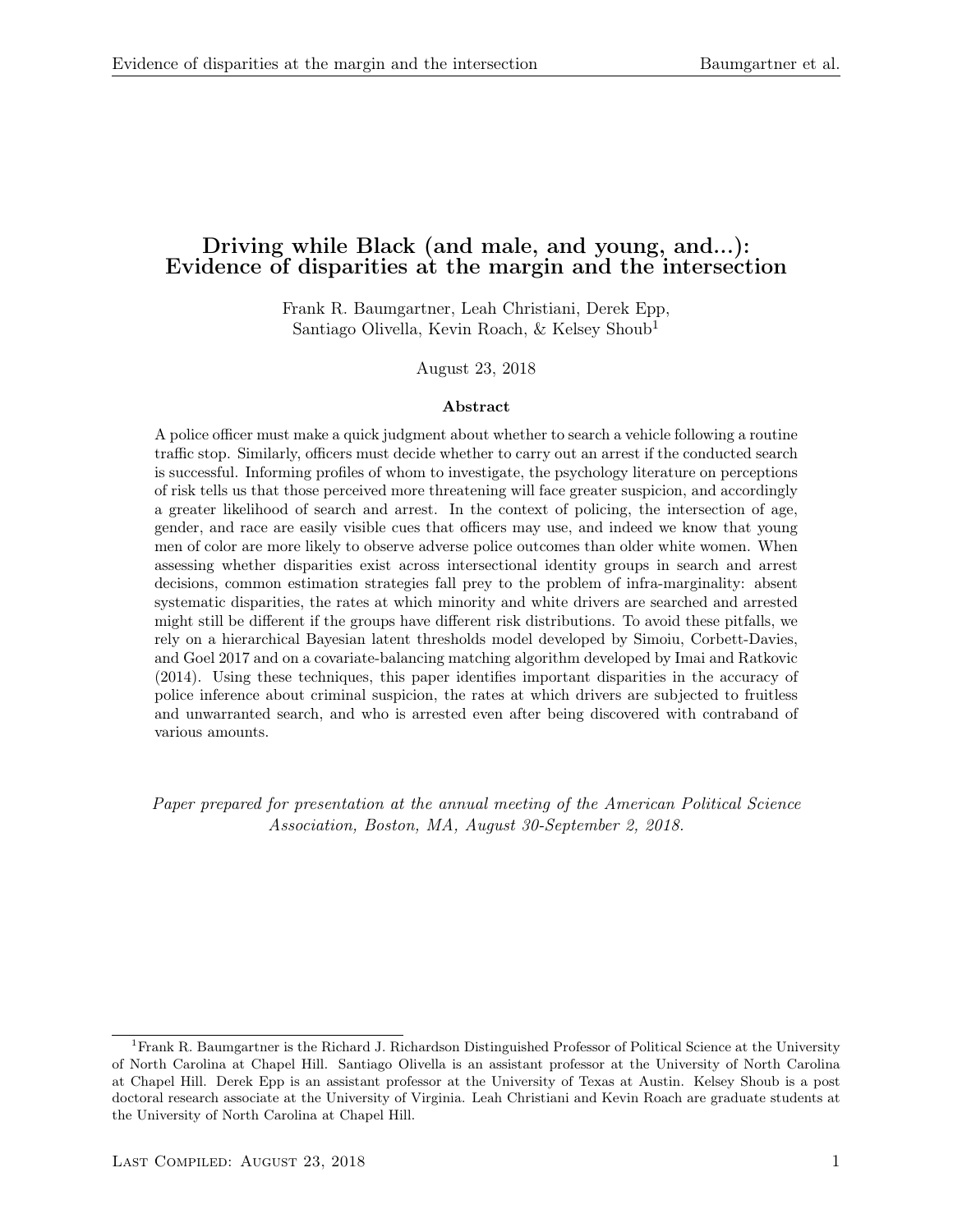# 1 The problems of infra-marginality and intersectionality

When a police officer stops a vehicle, they must make a quick judgment about whether the driver and/or vehicle is suspicious enough to warrant a search. In doing so, the officer is effectively estimating the likelihood that they may find contraband based on a number of data inputs available to her at the time — including the driver's criminal record, their behavior both prior and during the stop, and the state of their cars. Whatever those inputs may be, if the likelihood is high enough, the officer can be expected to conduct a search. When officers use different estimated likelihood levels to search members of different groups, it is reasonable to say that the decision process is unfair to the group for which a stricter a standard is being used.

Prior studies on police traffic stops have analyzed the process in two broad ways. First, some have employed a bench-marking method, which simply compares search rates, or other measures of disparate treatment, across identity groups. When minority drivers are searched more than whites, even after controlling for multiple factors, these disparities are said to be unwarranted.

This method, however, does not account for whether this increased scrutiny may be warranted. Minority drivers may be searched more, but they may also be found to be committing more arrest-able or search-worthy offenses on average. To address this problem, Becker (1957, 1993) first proposed outcome tests. The outcome test compares the success rate of some decision. In traffic stops, this is often the comparison of hit rates, or how often a search results in contraband being found. When there are heightened levels of searches among minority groups, but simultaneously lower levels of contraband found, then, according to Becker, discrimination is said to exist. Indeed, studies have found that minority drivers are more likely to endure searches following a stop while simultaneously making up the bulk of fruitless searches, indicating that these higher search rates do not yield more contraband hits [\(Baumgartner et al., 2017;](#page-23-2) [Baumgartner and Shoub, 2018\)](#page-23-3).

However, even when we observe differential levels of police targeting of certain identity groups, this targeting may not necessarily be unwarranted. If a group is more likely to be breaking the law, carrying contraband, or engaging in an arrest-worthy offense, then a higher degree of targeting by the police may well be justified. Similarly, a different success rate of searches across targeted groups could be attributable to very different underlying distributions of the probability that any one member of the group is, in fact, carrying contraband. In neither case is the officer using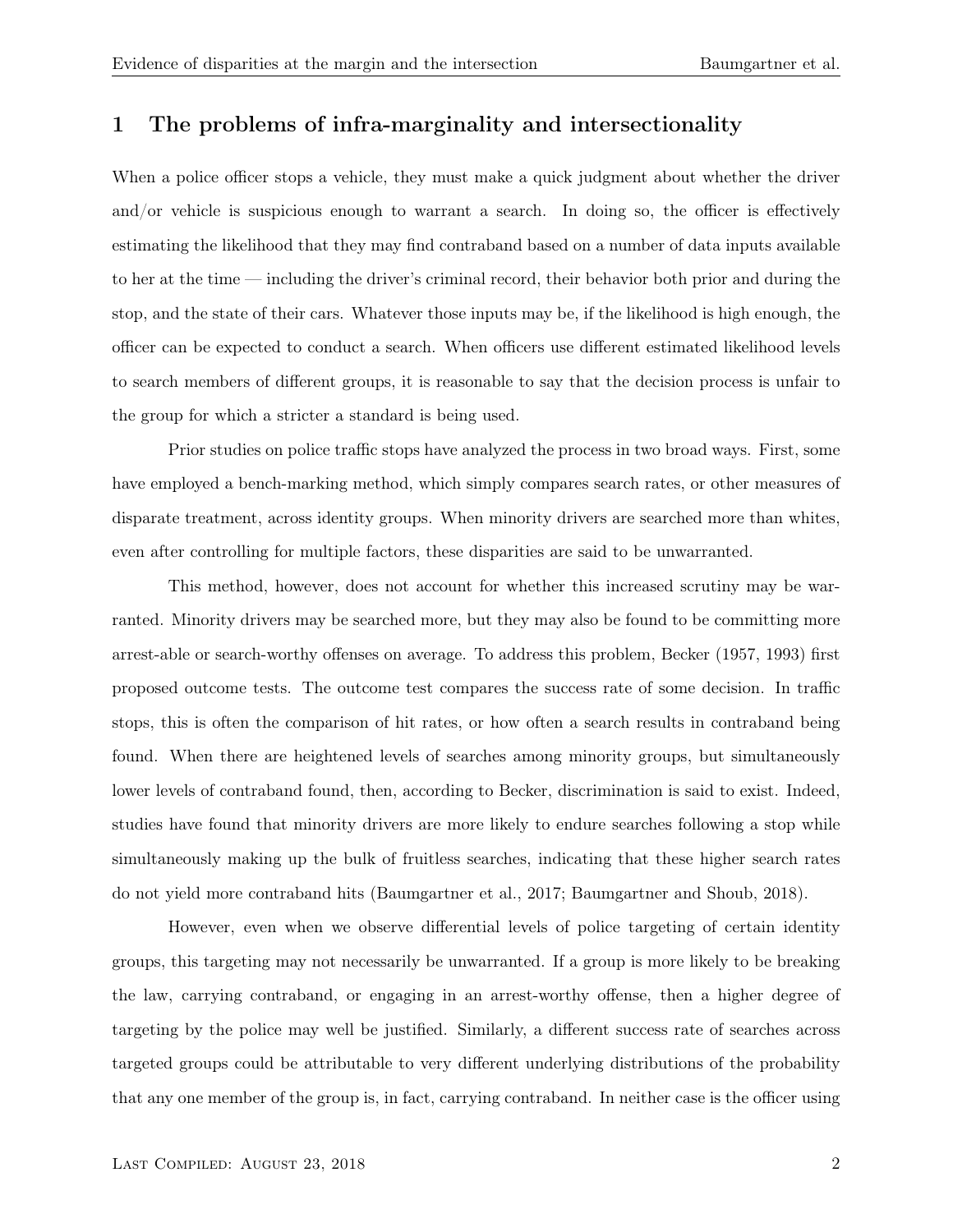a stricter standard to conduct searches across certain groups; it is the relative frequency with which individuals from those groups can be expected to be guilty that is different. Similar arguments can be made to explain observed differences in arrest rates.

Imagine that it is, for some reason, harder to tell whether members of one group are hiding contraband than to see it in another group, based on the information available to an officer before conducting a search. Further, imagine that the same share of both groups are indeed concealing it. If officers are more accurate in their searches of one group than the other, because it is easier to discern in that group, their contraband hit rates for that group will be higher. This would be true even if the underlying rates of criminality do not differ. The raw hit-rate analysis proposed by Becker assumes that the underlying distributions are similar; they may not be.

In general, and in order to assess whether there are systematic disparities in the way officers decide to conduct searches or arrest individuals, we need information about the likelihood of carrying contraband at the margin – that is, we should compare people who almost were not searched or arrested across groups. Then we should evaluate whether their likelihood of being guilty is different enough to suggest that, in fact, different standards were used in the decision. The problem, of course, is that we only observe whether a driver is searched or arrested, which gives us no indication of whether the driver was marginal in the sense that they barely made the cut of what constitutes a justifiable search or a reasonable arrest. This problem, identified by [Ayres](#page-23-4) [\(2002\)](#page-23-4) as the "problem of infra-marginality" (i.e. the problem of not having access to information about the likelihood of carrying contraband at levels of aggregation below the margin), prompted [Simoiu et al.](#page-23-0) [\(2017\)](#page-23-0) to define a test of discrimination that helps us get around this issue in the context of search decisions.

Their proposed "threshold test" (and the further refinements made to it by [Pierson, Corbett-](#page-23-5)[Davies and Goel, 2017\)](#page-23-5) jointly estimates decision thresholds (i.e. the level at which the officer decides to conduct a search) and risk distributions (i.e. distribution over probabilities that a member of an group is carrying contraband). By doing so, the model is able to identify information at the right level of aggregation, thus enabling comparisons at the margin. Employing their proposed test, we evaluate whether disparities remain in traffic stops after appropriately estimating risk distributions by identity group.

In this paper, we test for the existence of identity-based disparities in traffic stop outcomes at multiple levels and with multiple methods. We first demonstrate significant disparities at the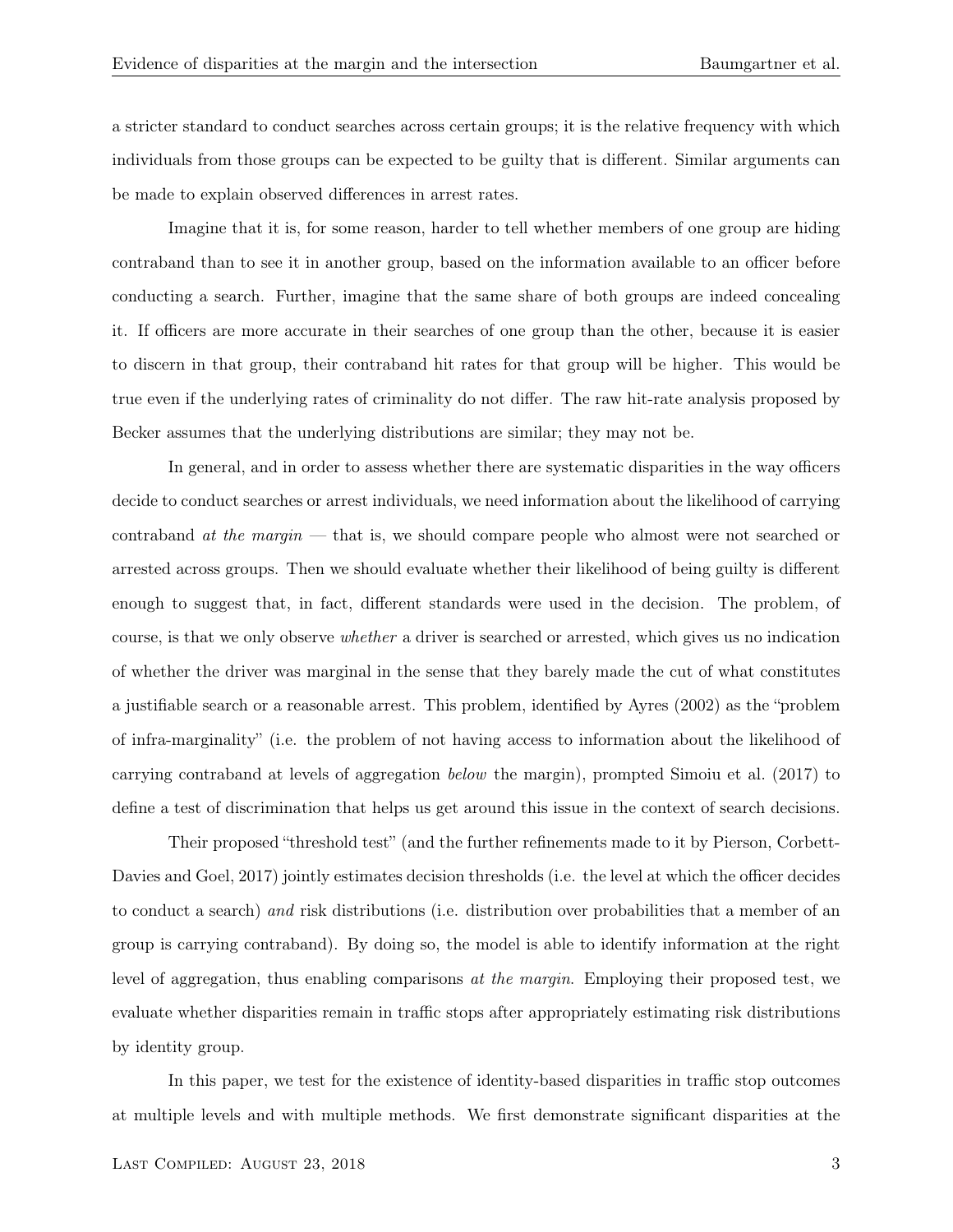initial stage of a traffic stop by analyzing the officer's decision about whether or not to search a car. Here, we use the threshold test to estimate both the officer's decision threshold and the driver's risk distribution. Then, we analyze the arrest stage. We compare similarly situated drivers who were already searched to see who is arrested following the discovery of a certain amount of contraband, given otherwise identical circumstances (e.g., same time of day, same police agency, same age group, gender, etc.). We find that even when contraband levels are equal, black and Hispanic male drivers experience a greater rate of arrest, compared to whites.

Further, we expand our understanding of identity-based disparities in traffic stop outcomes by considering the intersection of multiple identities. As we discussed earlier, officers take in and evaluate the entire context of the stop when estimating the likelihood that the driver is carrying contraband. They may consider the time of night, part of town, style of car, or how the driver is acting. At least partially, they may also be relying on some widely held stereotypes about identity groups, even if subconsciously.

Perceptions that arise from such stereotyping operate on multiple levels simultaneously. So if search and arrest thresholds are being estimated with the use of identity-based stereotyping in any way, we would expect that this stereotyping would operate not only by race, but by multiple demographic characteristics simultaneously [\(Fiske, 1993\)](#page-23-6). This is especially true for the most readily available and visible markers of identity like race [\(Devine, 1989;](#page-23-7) [Devine and Elliot, 1995\)](#page-23-8), age, and gender [\(Brewer and Lui, 1989\)](#page-23-9).

In this study, we focus on race and gender, and expect that search thresholds are likely to differ based on the driver's perceived identity. Specifically, the intersection of black or Hispanic (race) and male (gender) is likely to produce the greatest degree of suspicion (i.e. lowest search threshold) because this combination is perhaps the most recognized stereotype of criminality [\(Baumgartner](#page-23-2) [et al., 2017;](#page-23-2) [Baumgartner and Shoub, 2018;](#page-23-3) [Welch, 2007\)](#page-23-10). Previously, studies were not able to estimate the risk distribution that these groups may simply be more likely to carry contraband, and thus were left open to the critique that this targeting may be justified. Now, though, we are able to perform a more robust analysis of the way that search and arrest thresholds differ by race and gender. We expect that first, disparities will persist even after accounting for identity-based risk distributions with the threshold test, and second, that disparities affecting black and Hispanic male drivers (compared to their white counterparts) will be larger than the those affecting black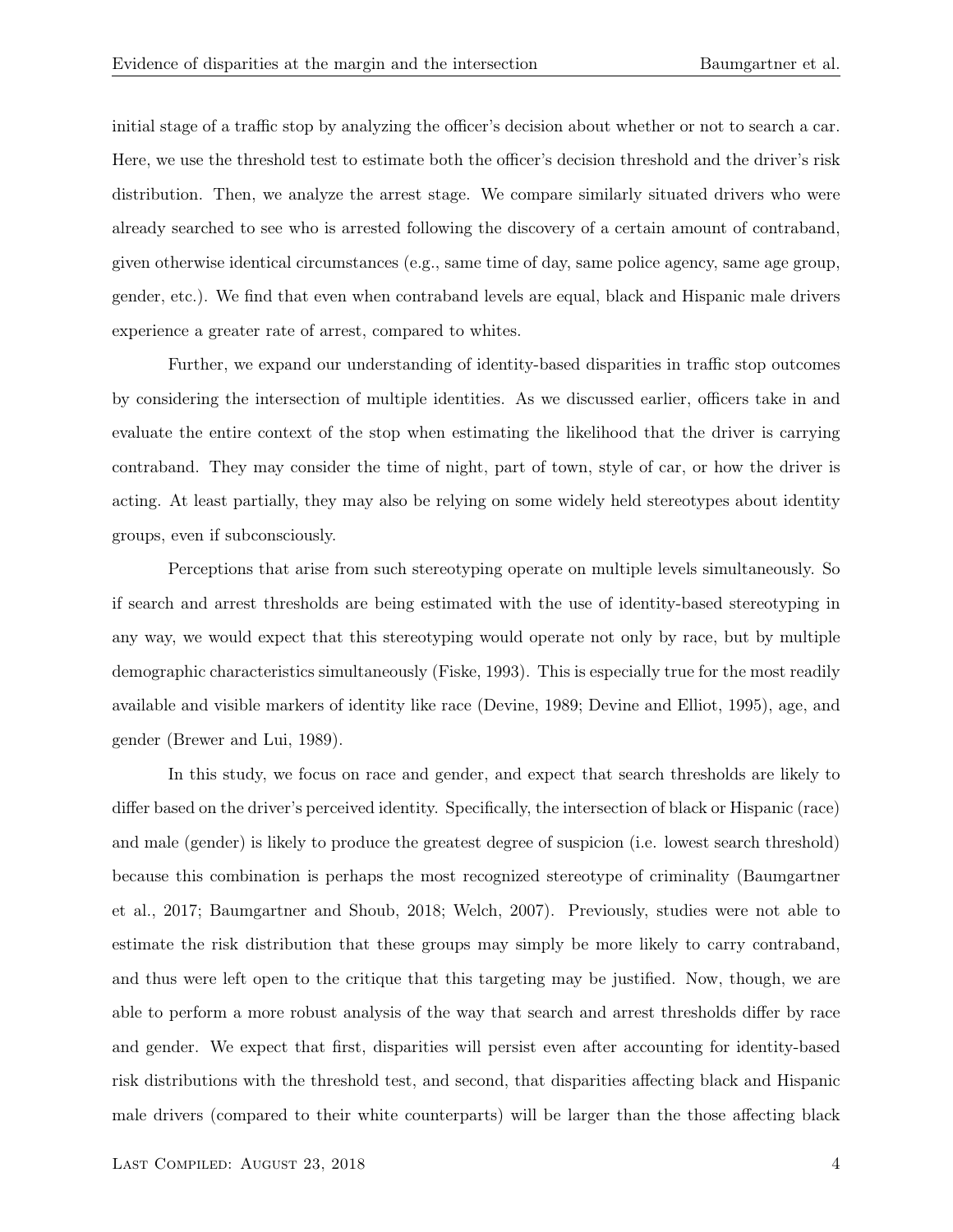and Hispanic female drivers (compared to their white counterparts).

## 2 Disparities in search decisions

#### The model

In general, the model proposed by [Pierson, Corbett-Davies and Goel](#page-23-5) [\(2017\)](#page-23-5) (or PCG; which in turn is based on [Simoiu et al., 2017\)](#page-23-0) relies on the idea that a stopped individual can belong to one of two classes, depending on whether they are carrying contraband or not. Let  $Y_{gd}$  be a random variable denoting class membership, with  $Y_{gd} = 1$  indicating that the member of group g policed by agency d is carrying contraband, and let  $\pi_{gd}$  denote the probability that a randomly chosen individual in said group is guilty of carrying contraband.

Although police officers cannot directly observe  $Y_{qd}$ , members of each class are expected to emit observable *signals* — an abstract construct encompassing the collection of factors routinely available to officers during a stop, such as behavioral indicators or an individual's criminal record. Crucially, these signals are believed to be produced by different distributions depending on an individual's class membership, so that guilty individuals produce higher signals than innocent ones on average. Letting  $X_{gd} = x$  denote the signal emitted, we can thus define random variable  $P_{gd} = x$  $Pr(Y_{gd} = 1 | X_{gd})$  — the probability that an individual is guilty of carrying contraband given the signal they emit. A distribution over perceived "risks"  $p_{gd} = Pr(Y_{gd} = 1 | X_{gd} = x)$ , which (given an estimate of  $\pi_q d$ ) can be evaluated by the stopping officer, captures heterogeneity in the extent to which stopped members of a given identity group are deemed suspicious.

The model then introduces a *suspicion threshold*  $t_{qd}$  above which an officer is assumed to always decide to conduct a search. Defined in the scale of risks  $P_{gd}$ , this threshold of suspicion can be interpreted as the conditional guilt probability (given an observed signal) above which a search is deemed to be justified. If these thresholds are systematically lower for some groups, then we will conclude that searches were typically triggered under less suspicious circumstances for members of these groups, and that therefore they were discriminated against. In other words, finding that there are discernibly different thresholds across groups within the same agency would indicate that different standards of suspicion are being used to search members of different identity groups, and those for which the standard is lower could be thought of as being the target of an unfair decision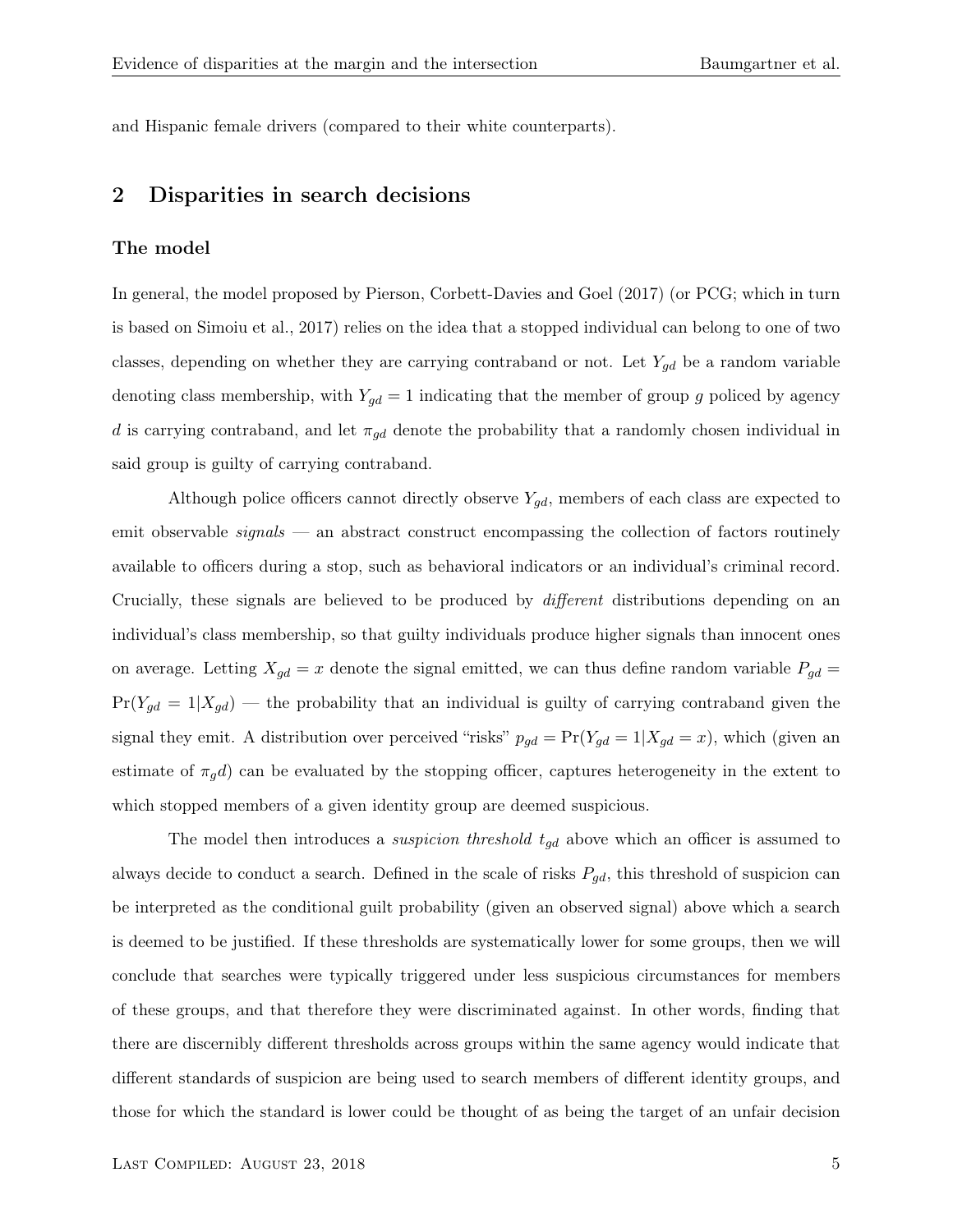process. This is what [Simoiu et al.](#page-23-0) [\(2017\)](#page-23-0) call the threshold test. Our inferential goal will thus consist of learning about these thresholds using data on search decisions and their outcomes, and to explore the implications regarding differential enforcement of search standards across identity groups.

To do so, we rely on the estimation strategy proposed by PCG. They begin by defining the overall proportion of searched individuals as  $\lambda_{gd}^s = \Pr(P_{gd} > t_{gd})$  (i.e. the probability that a randomly selected member of g stopped by an officer in d exceeds  $t_{gd}$ , and the proportion of successful searches (or *hit rate*) as  $\lambda_{gd}^h = \mathbb{E}[P_{gd}|P_{gd} > t_{gd}]$  (i.e. the expected probability that a member of  $g$  searched by an officer in  $d$  is actually carrying contraband).

For each stop i, they then define two observed random variables:  $S_{g[i],d[i]}$ , equal to 1 if a search occurs (where  $g[i]$  denotes the group associated with stop i, and similarly for  $d[i]$ ), and  $H_{g[i],d[i]}$ , equal to 1 if a search results in a "hit" (i.e. if a search yields contraband). For each individual stop, their model defines the following data-generating process of searches and hits:

- 1. The officer observes a risk  $p_{g[i],d[i]}$ , and compares it to the group and agency-specific threshold  $t_{g[i],d[i]}.$
- 2. If  $p_{g[i],d[i]} > t_{g[i],d[i]}$ , then a search occurs (i.e.  $S_{g[i],d[i]} = 1$ ); otherwise, no search occurs. Thus,  $S_{g[i],d[i]} \sim \text{Bern}\left(\lambda^s_{g[i],d[i]}\right)$
- 3. If a search occurs, then the officer finds contraband (i.e.  $H_{g[i],d[i]} = 1$ ) with probability  $p_{g[i],d[i]}$ . Otherwise,  $H_{g[i],d[i]} = 0$ . Formally,  $H_{g[i],d[i]} \sim \text{Bern} \left( \lambda_{g[i],d[i]}^{h} \right)$ .

For a given number of independent stops  $n_{gd}$ , we can thus model the total numbers of searches  $(S_{gd} =$ n $\sum^{n_{gd}}$  $\sum_{i=1} S_{g[i],d[i]}$ ) and successful hits among those searched  $(H_{gd} =$ S  $\sum_{j=1}^{S-1}$  $\sum_{i=1} H_{g[i],d[i]}$  as draws from binomial distributions with probability parameters given by  $\lambda_{gd}^s$  and  $\lambda_{gd}^h$ , respectively.

Computing  $\lambda_{gd}^s$  and  $\lambda_{gd}^h$  requires the definition of a distribution for the risk  $P_{gd}$ . Although commonly used families like the Beta and logistic-Normal have the right support and could therefore be used to model the risk, PCG show that using an expressive family of distributions — which they call *discriminant distributions* — can lead to dramatic speed-ups in the inferential task. Closely related to homoskedastic linear discriminants, these risk distributions assume that signals are Gaussian with a common variance, and are fully parameterized by the proportion of guilty individuals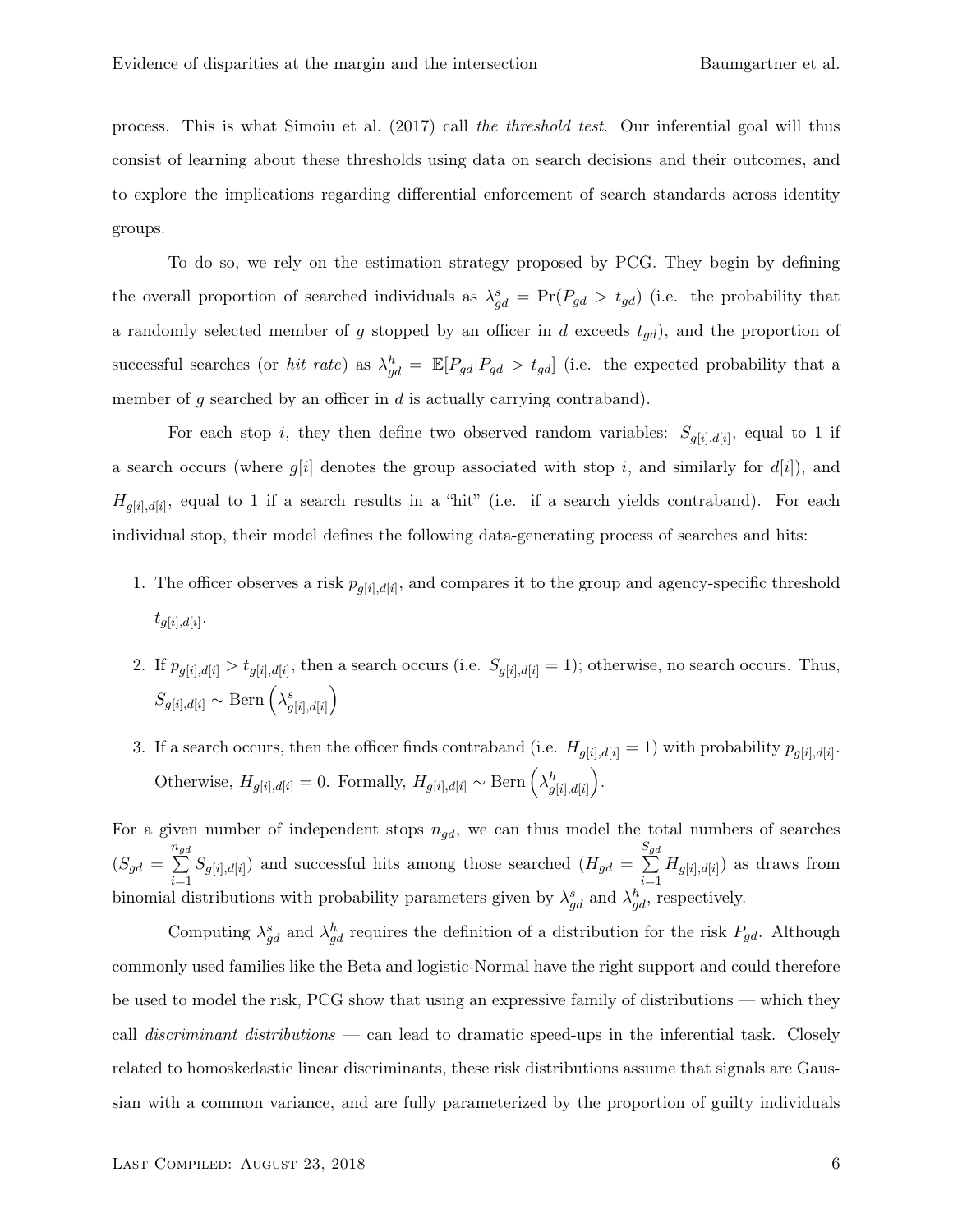$\pi_{gd}$  and the difference between guilty and innocent signal distribution means  $\delta_{gd}$ . Complementing the threshold of suspicion, the risk distribution can also shed light on other ways in which particular groups are discriminated against. For instance, we can use them to estimate the extent to which innocent members of different groups are wrongfully targeted for a search (i.e. the false positive rates), or the extent to which officers are in a position to discern accurately between guilty and non-guilty individuals from different groups (i.e. the classification accuracy across these groups).

Finally, the model proposed by PCG addresses an identification problem that hinders the simultaneous estimation of thresholds and risk distributions. In general, threshold values and risk distributions that would result in very different assessments of disparity could be consistent with the same observed search and hit rates, thus making it impossible to estimate both the suspicion thresholds and the risk distribution parameters from these data without making additional assumptions. Their solution, which is more thoroughly discussed in [Simoiu et al.](#page-23-0) [\(2017\)](#page-23-0), requires assuming that the risk distribution parameters decompose into group- and agency-specific terms drawn from common distributions, so that

> $\pi_{gd} = \text{logit}^{-1}(\pi_g + \pi_d)$  $\pi_a \sim N(\mu_a, 1)$  $\pi_d \sim N(0, 1)$

and similarly for  $\delta_{ad}$ . The solution has the added benefit of allowing for partial pooling across identity groups and police agencies, thus producing more precise parameter estimates in instances in which few stops are observed. The Bayesian model is completed by defining prior distributions for all remaining model parameters.[2](#page-0-0)

#### Results

To estimate the parameters and derived quantities of interest, we rely on data on traffic stops conducted by police departments in North Carolina between 2002 and 2016. The data amounts to almost 9,400,000 stop instances,<sup>[3](#page-0-0)</sup> which are coded in terms of whether a search was conducted and

<sup>&</sup>lt;sup>2</sup>See [Pierson, Corbett-Davies and Goel](#page-23-5) [\(2017\)](#page-23-5) for details.

 $3$ We exclude agencies for which fewer than 200 stops were conducted in the 15 years of study. Data from the State Highway Patrol were excluded because they typically do not include the time of day, which is an important control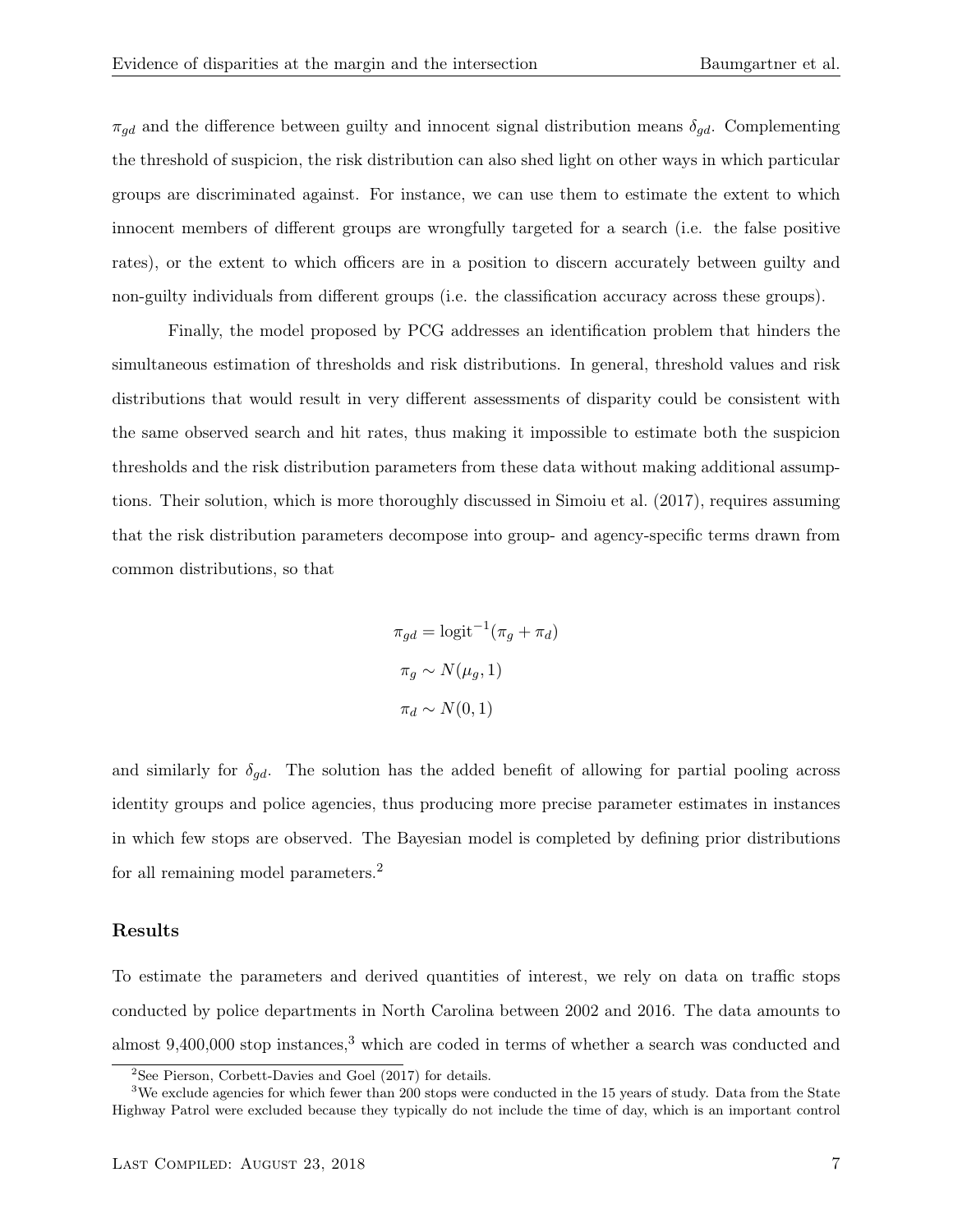whether, upon searching the suspect, a meaningful amount of illegal contraband was discovered.<sup>[4](#page-0-0)</sup> For each stop instance, we take note of the suspect's race ('black', 'white', 'Hispanic', or 'Other') and gender (Female or Male), and define identity groups based on combinations of these attributes. The posterior distribution over parameters of interest is explored by obtaining 2500 samples (after burn-in) via HMC with 5 Markov chains, simulated using Stan.[5](#page-0-0)

<span id="page-7-0"></span>

Figure 1: Comparison of white and minority search success rates by race and gender: The figure depicts the estimated success (or "hit") rates of searches (i.e. the probability of finding contraband once a search is initiated) for whites  $(x\text{-axis})$  against the estimated hit rate for black (left panel), Hispanic (center) and Other minorities (right), for both Women (salmon circles) and Men (green squares). Points below the 45° line would indicate that, when the minority is searched, the probability of finding contraband is lower than it is for whites, and is therefore evidence of non-random disparities affecting the minority. Points are scaled by the number of stops experienced by the corresponding minority over a 15 year period.

Originally proposed by [Becker](#page-23-11) [\(2010\)](#page-23-11), the outcome test of racial disparities in search decisions compares the success rates of searches among whites to those of racial minorities. Even if officers expect different racial groups to have different probabilities of carrying contraband, Becker suggests that the success rate of searches (i.e. the probability of finding contraband, conditional on a search being conducted) should be comparable across identity groups if officers are deciding

variable for us. The data then represent virtually every sheriff and police department in the state.

<sup>4</sup>To reduce concerns about inconsequential quantities of contraband being coded as "hits," we define a successful contraband discovery as an instance in which the amount found is higher than the 75th percentile of observed quantities for the type of contraband recorded. Although all our results are robust to the more standard definition of a successful "hit," we believe that our operational definition is more consistent with the idea of a meaningful criminal condition being discovered.

<sup>&</sup>lt;sup>5</sup>We follow [Pierson, Corbett-Davies and Goel](#page-23-5) [\(2017\)](#page-23-5) on the definition of hyperprior parameters. Convergence is assessed by visual inspection of the chains' traceplots, as well as by  $\hat{R}$  values well that are well below 1.1 for all model parameters.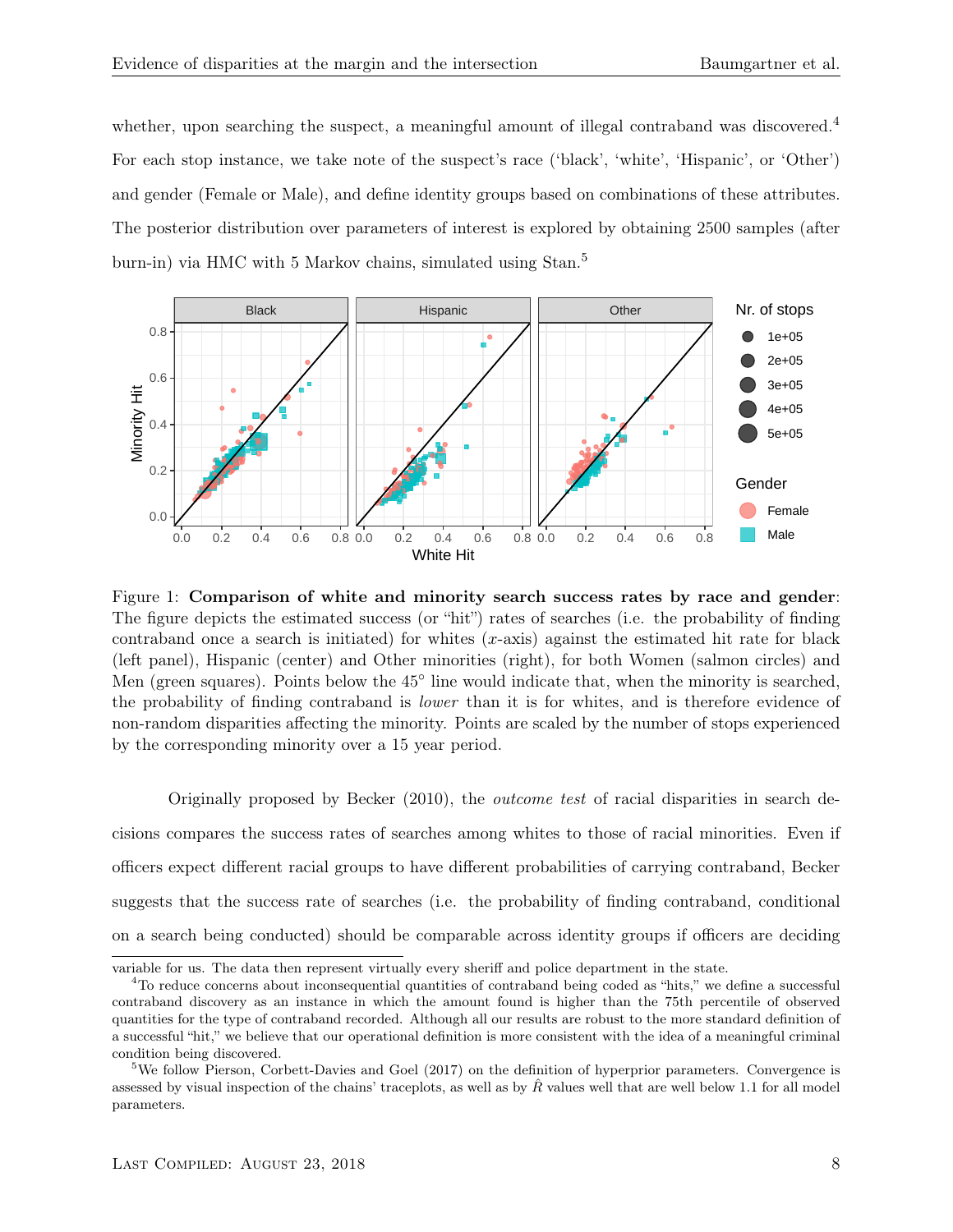to carry out searches based on the same levels of evidence/suspicion. A lower success rate for one group relative to another would suggest that a different (viz. higher) standard of suspicion is being applied to the former than to the latter, and thus that a lopsided decision process is taking place.

Figure [1](#page-7-0) shows the estimated "hit" (or success) rates among white suspects against the hit rates among racial minorities, for both men and women. Points below the diagonal in each panel are indicative of the sort of biased decision-making that the outcome test was designed to identify. Overall, the outcome test suggests that, while white and black drivers are found to be carrying contraband at roughly similar rates (i.e. their hit rates are typically close to the diagonal on the left panel of Figure [1\)](#page-7-0), most Hispanic suspects and some suspects in other racial categories appear to be over-policed, with hit rates that are systematically lower than those of white suspects stopped by officers in the same agencies. And when such disparities are apparent, men in particular (depicted as turquoise squares in Figure [1\)](#page-7-0) seem to be the likely targets of these searches.

While suggestive, the outcome test is not without limitations. As we discussed earlier, the problem of infra-marginality can result in hit rates that are similar under scenarios in which the decision to conduct a search made use of different standards across groups. Similarly, even when hit rates look dissimilar across groups, the result could be an artifact of differences in the underlying relative frequency with which the over-policed group is carrying contraband rather than of a doublestandard on the part of the officers. Accordingly, a better measure of systematic discrepancies is given by a comparison of the thresholds of suspicion that are estimated in the model of [Pierson,](#page-23-5) [Corbett-Davies and Goel](#page-23-5) [\(2017\)](#page-23-5).

Figure [2](#page-9-0) shows the estimated thresholds of suspicion for white vs. black (left), Hispanic (center) and Other (right) racial minorities, once again divided by gender (with men represented as turquoise squares). Points below the diagonal indicate that, for a given agency, the estimated level of suspicion needed to prompt a search of a white driver is higher than the level needed to justify a search of the minority driver — a direct comparison of individuals "at the margin" that suggests minority drivers are more likely to be searched under less suspicious circumstances. The results depicted in Figure [2,](#page-9-0) which indicate that most agencies tend to use lower levels of suspicion to prompt minority searches, are consistent with the idea that both black and Hispanic drivers are typically searched when there appears to be less cause for it.

Figure [2](#page-9-0) also reveals that disparities in the levels of suspicion that prompt searches are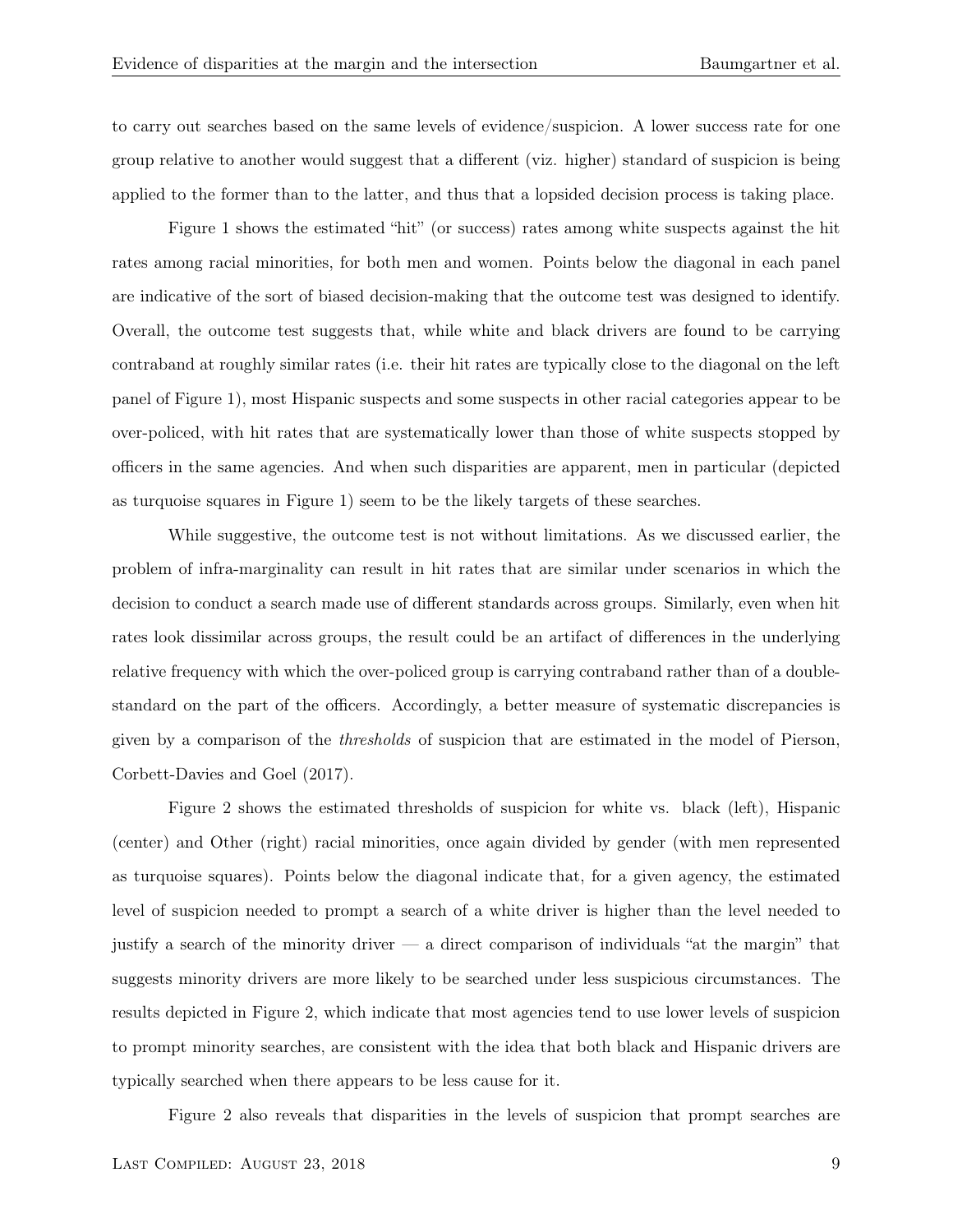<span id="page-9-0"></span>

Figure 2: Comparison of white and minority thresholds of suspicion by race and gender: The figure depicts the estimated threshold of suspicion used by agencies for whites  $(x\text{-axis})$ against the estimated threshold of suspicion used for black (left panel), Hispanic (center) and Other minorities (right), for both Women (salmon circles) and Men (green squares). Points below the 45◦ line would indicate that the minority is searched under less suspicious circumstances than whites, and is therefore evidence of disparities affecting the minority. Points are scaled by the number of stops experienced by the corresponding minority over a 15 year period.

most apparent among men. In fact, although black women can be expected to be searched under similar levels of suspicion as their white counterparts, black men are estimated to be subject to lower thresholds in all but a few of the agencies in our data set. The same appears to be true, albeit to a lesser extent, when we consider Hispanic men and women. In turn, women in Other racial categories appear to be given far more latitude than their white counterparts, as the opposite pattern is apparent for them: in most agencies in our sample, women in these other racial categories are only searched when they appear more suspicious than their white counterparts.

Are the searches prompted by different levels of suspicion justified? Perhaps black and Hispanic men are believed to be better are concealing their illicit activities, so using a lower threshold of suspicion is justified. Although the comparison of hit rates among whites and Hispanic drivers presented in the central panel of Figure [1](#page-7-0) would certainly serve as evidence against this notion, the fact that black and white drivers seem to be found to be carrying meaningful amounts of contraband at similar rates could be used to justify this alternative view of the use of different thresholds of suspicion. The problem with such a justification, however, is that it remains blind to the additional costs imposed on innocent black drivers who are subject to a search but are found to be carrying no contraband.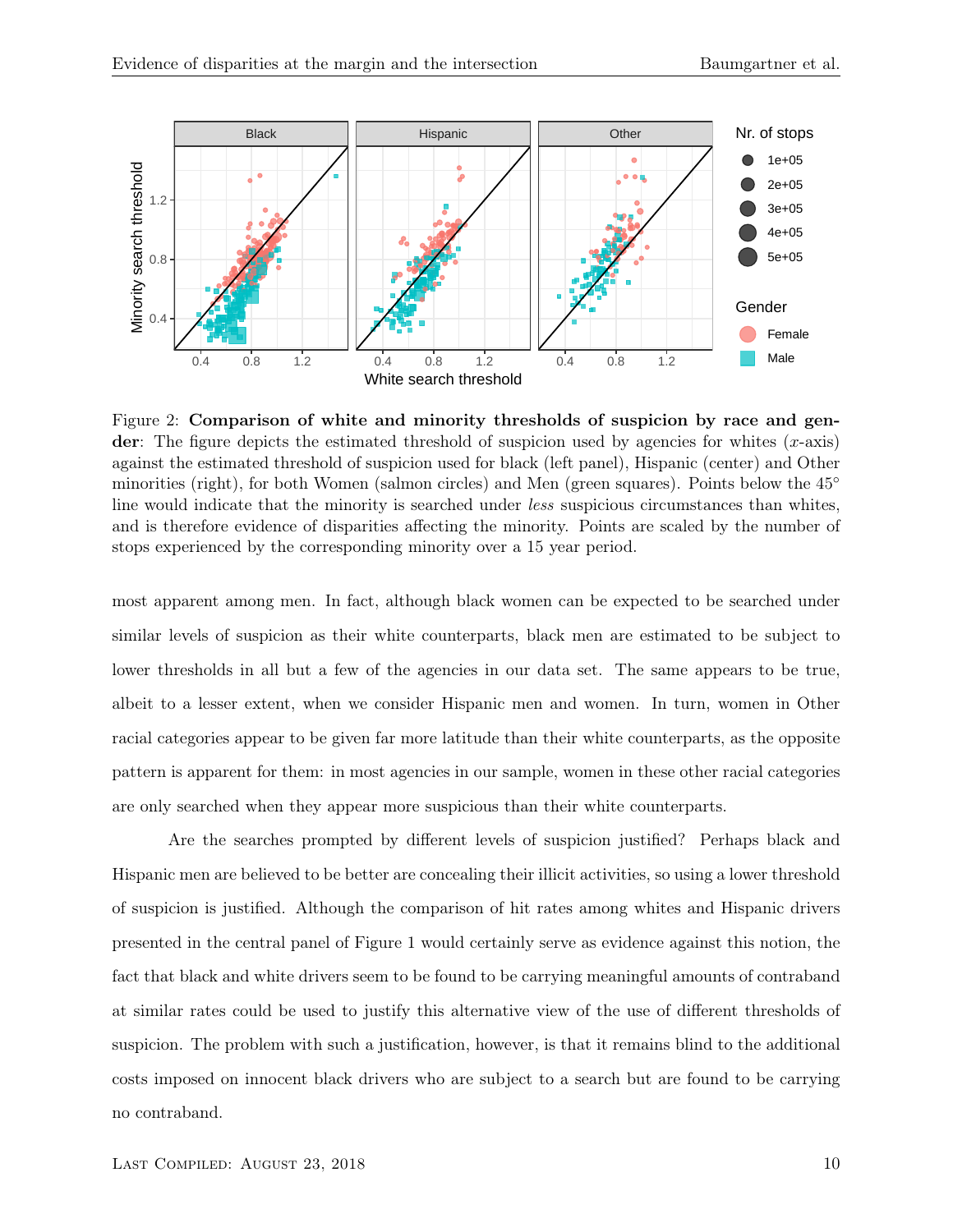<span id="page-10-0"></span>

Figure 3: Comparison of white and minority false-positive rates by race and gender: The figure depicts the estimated proportion of innocent people who are fruitlessly searched (i.e. the false positive rate) of agencies for whites  $(x\text{-axis})$  against the estimated false positive rate for black (left panel), Hispanic (center) and Other minorities (right), for both Women (salmon circles) and Men (green squares). Points above the 45<sup>°</sup> line indicate that a higher proportion of innocents in the minority are subjected to unjustified searches, and is therefore evidence of disparities affecting the minority. Points are scaled by the number of stops experienced by the corresponding minority over a 15 year period.

Figure [3](#page-10-0) presents a comparison of estimated *false positive rates* — the proportion of innocent members of an identity group that are wrongfully subjected to a search, also known as the proportion of Type I errors. In general, if decisions to search are being made in a way that equally protects the rights of all innocent drivers, then false positives should occur at roughly similar rates across identity groups, and points should fall close to the diagonals in all panels of Figure [3.](#page-10-0) What the data and model suggest, however, is that innocent black drivers are much more likely to be targeted for a fruitless search. This is evidenced by the fact that, in most agencies, the estimated false positive rates tend to be higher for members of these identity groups than for their white counterparts (i.e. most points fall above the diagonals in the left and central panels of Figure [3\)](#page-10-0). This over-targeting of innocent black men may well be the source of historical alienation and anti-force sentiment among members of these populations [\(Lerman and Weaver, 2014\)](#page-23-12).

Effectively, these fruitless search decisions are the result of a failed classification exercise on the part of the officer: although the searched drivers were classified as likely members of the guilty class, the fact that they were found to be carrying no contraband revealed their true membership in the innocent class. Accordingly, we can evaluate just how much better or worse officers in an agency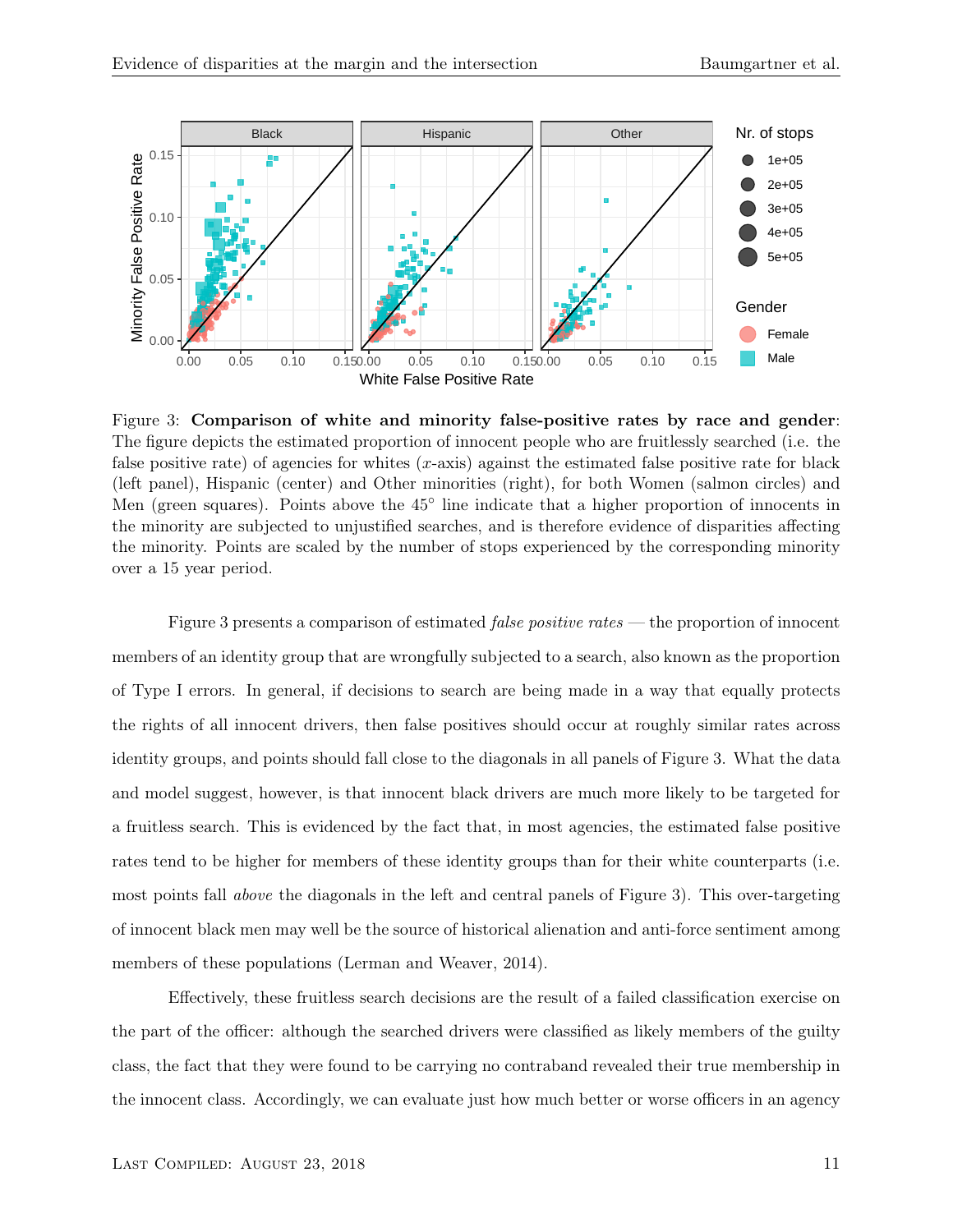are at classifying drivers of a particular identity group *vis-à-vis* their white driver counterparts. Although there are many different ways of evaluating the quality of a classifier, the area under the receiver operating characteristic curve (or  $AUCROC$ ) is a popular metric in the Political Science and statistical learning literatures [\(Friedman, Hastie and Tibshirani, 2001\)](#page-23-13). The measure captures the probability that a driver chosen randomly from the guilty pool will have a perceived risk that is higher than that of a driver chosen randomly from the innocent pool. Thus, higher AUCROC values would indicate a more adequately discriminating classification exercise.

<span id="page-11-0"></span>

Figure 4: Comparison of white and minority area under the receiver operating characteristic curve (AUCROC) by race and gender: The figure depicts the agency-specific estimated classification accuracy into guilty and innocent classes, as measured by the AUCROC, for whites (x-axis) against the estimated AUCROC for black (left panel), Hispanic (center) and Other minorities (right), for both Women (salmon circles) and Men (green squares). Points below the 45° line indicate that whites are more accurately classified as guilty or innocent than their minority counterparts, and is therefore evidence of disparities affecting the minority. Points are scaled by the number of stops experienced by the corresponding minority over a 15 year period.

Figure [4](#page-11-0) compares the estimated, agency-specific AUCROC values for men and women in racial minority groups against the AUCROC values for their white counterparts. Once again, points below the diagonal suggest officers in an agency are better at classifying white drivers than the corresponding minority drivers (i.e. they are better at correctly assessing whether a white driver is innocent or guilty). The figure shows that, for the most part, officers are better classifiers of white drivers. The one exception to this is the case of male Hispanic drivers, whom officers seem to be slightly better at classifying than their white counterparts.

Figure [4](#page-11-0) also evidences a striking pattern when it comes to men and women in the Other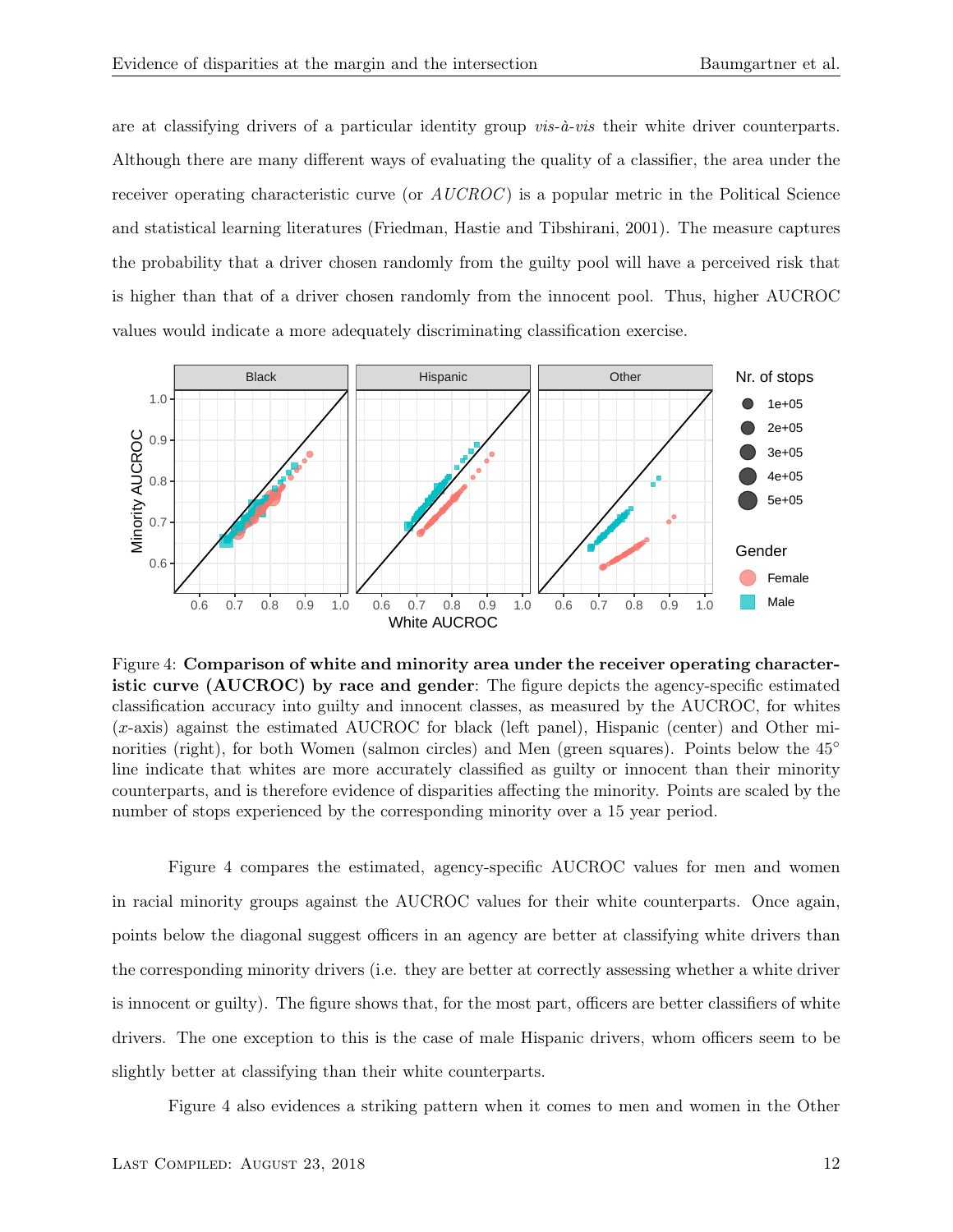racial category. In general, it appears as though officers are particularly bad at sorting these types of drivers (and particularly women in these racial groups) into the guilty or innocent bins relative to their white counterparts. In their case, however, the misclassification is of a different kind altogether, and is driven primarily by Type II errors  $-$  a likely lack of searches of guilty individuals.

<span id="page-12-0"></span>

Figure 5: Disparity ratios for different identity groups: The figure shows the ratios of agencylevel indicators for whites and members of different minorities. The ratios are computed so that values above one are indicative of a disparity that works against the minority.

To summarize these results, Figure [5](#page-12-0) shows what we call the within-agency "disparity ratios" in search decisions, which evaluate the extent to which any of the indicators we have used (viz. the AUCROC, the false positive rate, the hit rate and the estimated threshold of suspicion) are suggestive of systematically unfair treatment of a minority group  $vis-\lambda - vis$  white North Carolinians. For each indicator, we compute the ratio of values that would indicate the extent to which the minority is subjected to an unequal treatment when it comes to search decisions, so that values above 1 are suggestive of unequal treatment of the minority.[6](#page-0-0)

The summary plot neatly presents our main findings: black and Hispanic men tend to be subjected to searches under consistently lower levels of suspicion. Among black men, the lower threshold of suspicion translates into almost 25% more wrongfully accused individuals when com-

 ${}^{6}$  For most indicators, this means we take the ratio of its value as estimated for a minority identity group to the value estimated for the corresponding white group. In the case of the false positive ratio, higher values are indicative of worse outcomes. Accordingly, we reverse the ratio for the FPR indicator, in order to keep interpretation of the ratios consistent.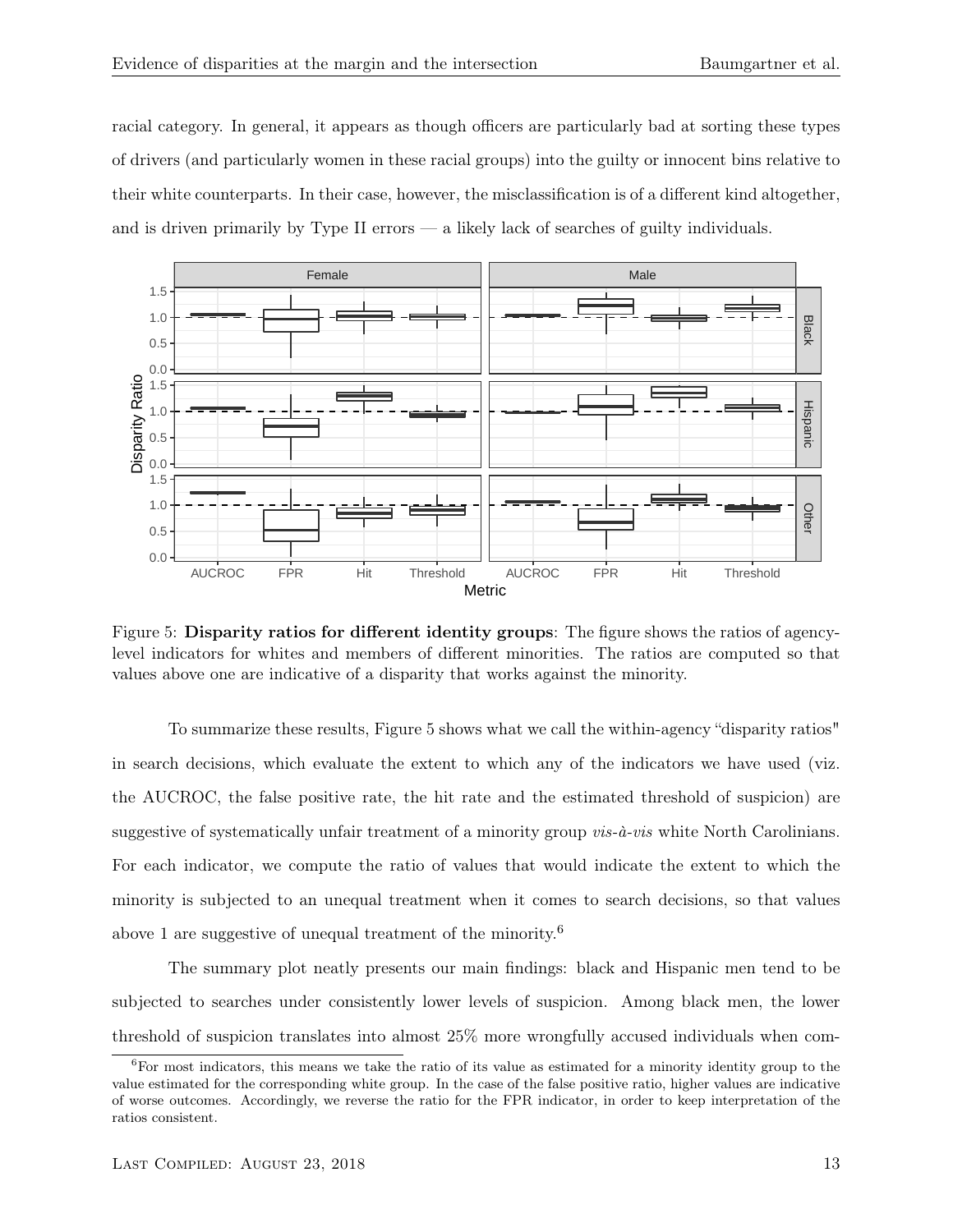pared to their white counterparts. Among Hispanic men, this in turn translates into hit rates that are roughly 37% worse than they are for white men. Although black women tend to be treated roughly equally to their white counterparts, Latina women seem be searched under more lenient standards and are less likely to be wrongfully accused that white women. Finally, women in other racial groups appear to be the subject of the least stringent standards, with indicators that typically tip the scales in their favor visà-vis white women, resulting in patterns that are almost mirror images of those comparing black men to their white counterparts.

Do these disparities carry over to the next stage of the process, when officers must decide whether a successful hit leads to an arrest of the driver involved? We explore this issue using a different empirical approach that, once again, allows us to make inferences by comparing individuals at the margin that distinguishes those who were barely arrested to those who were arrested, but could just as easily have been allowed to leave.

### 3 Disparities in arrest decisions

When deciding to search or not to search, officers have a great deal of discretion: there are a range of circumstances that may count as probable cause, and even in the absence of probable cause an officer may request to conduct a consent search. In such environments—where officers have acknowledged discretion—it is reasonable to anticipate that minority and white drivers will be treated differently, as we find they indeed are. When discretion decreases, however, we might expect to see these disparities disappear. In the following section, we examine this question: following a successful search where contraband is found, do we still observe disparate treatment by a driver's race?

To evaluate this, we isolate male drivers who were searched and for whom contraband was found, and we then predict the probability of arrest for drivers from different races, given similar or identical contextual and demographic profiles (e.g., the drivers had similar amounts of contraband, were of similar ages, were arrested by an officer of the same police agency at the same time of day, for the same stop purpose, and so on). To better capture discrepancies across similar cases that result from differences in race only, we balance the data set on those contextual and demographic characteristics. Doing so allows us to establish whether the conditions under which male drivers from minority races are arrested differ systematically from those under which their white counterparts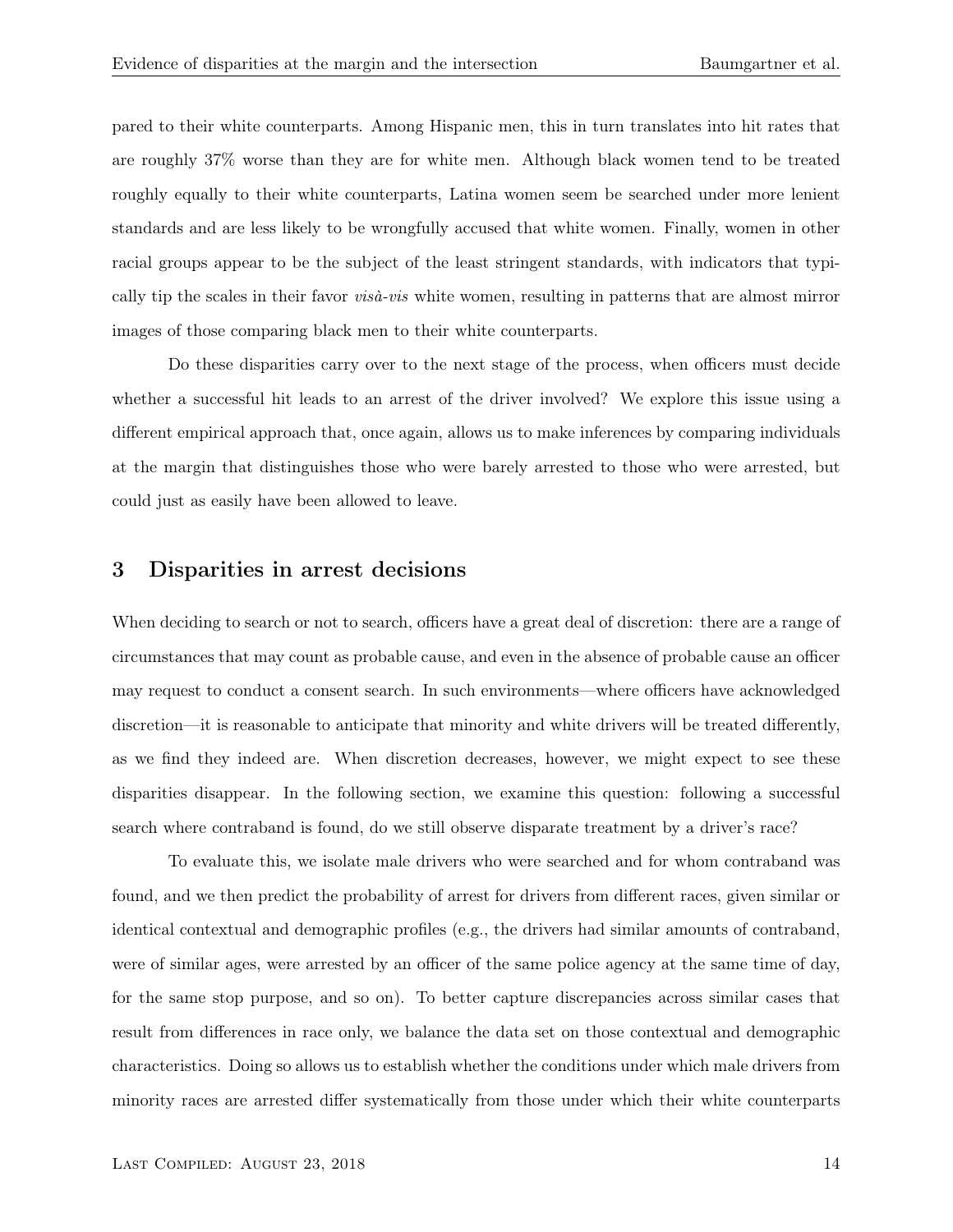are arrested.

#### Data & weights

To conduct our analysis of arrests at the margin, we rely on a slightly different set of observations than those used in our study of search discrepancies. First, for this part of the analysis, we focus on male drivers who were searched and for whom contraband was found. We do this to isolate a set of cases for which clear evidence of unequal treatment was found in our previous analysis. Additionally, we focus exclusively on three race-ethnicity groups: White non-Hispanic drivers, black non-Hispanic drivers, and Hispanic drivers. This is because we simply do not observe enough instances of male drivers of other races found with meaningful amounts of contraband to provide us with sufficient power to conduct statistical inference. As before, individual stops for which a search of a male driver is conducted and contraband found are aggregated by agency, age category, race, stop purpose, amount of contraband found, number of contraband types, and time of the stop. For each of the profiles defined by unique values of these variables, we then calculate the proportion arrested.[7](#page-0-0) The proportion arrested can therefore be interpreted as the probability of being arrested for a given individual of that profile.

To calculate the proportion arrested by driver profile, the continuous variables must be collapsed into broader bins. After all, a 16 year-old does not differ that much from a 17 year-old nor does being stopped at 1:15 pm differ that much from being stopped at 2 pm. First, we collapse age into eight ten-year windows starting with those between 16 and 25 and ending with those between [8](#page-0-0)6 and 95.<sup>8</sup> In the regression analysis that follows, those between 16 and 25 are the reference category. Second, time of day is record down to the second.[9](#page-0-0) We collapse time of day into four categories: 11 pm until 5 am, 5 am until 11 am, 11 am until 5 pm, and 5 pm until 10 pm. In the regressions that follow, the 11 pm until 5 am time window is the reference category. Third, there are ten possible reasons for a stop recorded on the traffic stop form in North Carolina. As [Epp,](#page-23-14) [Maynard-Moody and Haider-Markel 2014](#page-23-14) and [Baumgartner and Shoub 2018](#page-23-3) do in their respective

<sup>&</sup>lt;sup>7</sup>We exclude incident-to-arrest searches, because the outcome has already been determined prior to the search.

<sup>8</sup>Those recorded as under 16 or over 95 are dropped from the analysis.

<sup>&</sup>lt;sup>9</sup>A disproportionate number of stops are recorded as occurring exactly at midnight (0:00:00). As a result, we drop these observations from the analysis. This drops the entire State Highway Patrol and a small number of other observations. See [Baumgartner and Shoub 2018,](#page-23-3) Appendix E.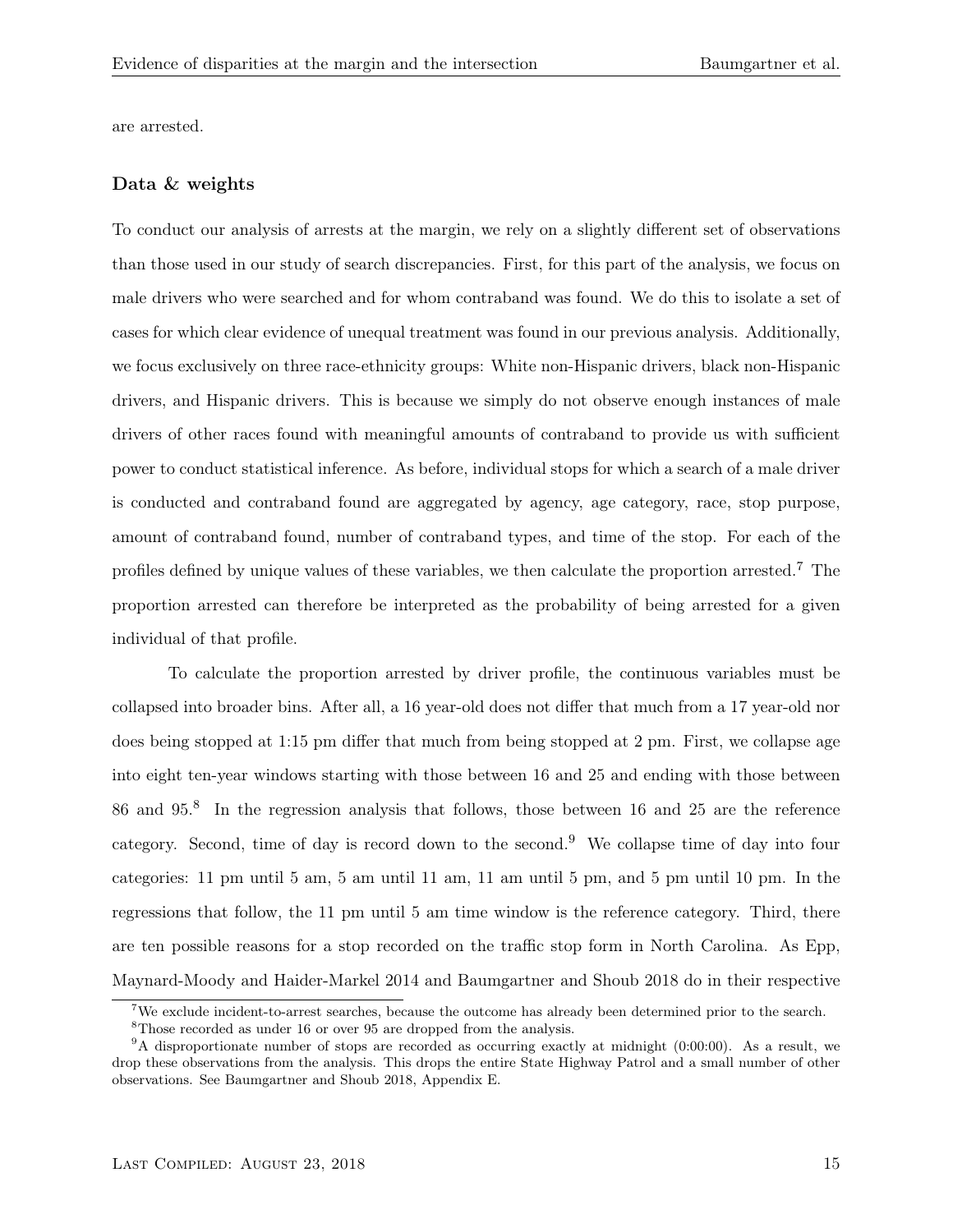books, we collapse these reasons into two categories: safety stops and investigatory stops.[10](#page-0-0) Safety stops are those stops explicitly made for the protection of the general citizenry and to prevent unsafe driving, whereas investigatory stops are other stops made for the explicit or implicit purpose of an officer getting a look inside of a car.

Additionally, drivers may be found to carry varying amounts of contraband. When filling out the official form following a traffic stop, officers are first asked whether contraband is found, and then they are asked to indicate what amount of contraband is found. By indicating the amounts, they also indicate the type of contraband. If drugs are found, they are instructed to estimate the ounces, grams, dosages, or number pills found. If alcohol is found, they should estimate the pints and gallons present. If weapons are found, they simply enter the number found. If cash is found and seized, they should list a dollar amount. Finally, if other contraband is found or seized (ex. a stolen television), they are instructed to estimate the cash value. However, if values are less than one-half of a unit, the state's software system rounds these values to zero. This means that it is possible for contraband to be found but have no recorded amount to identify its type. Further, while for most observations we do know the general type of contraband found (ex. drugs or alcohol), we do not know the precise type of contraband found (ex. guns versus knives, or heroin versus marijuana).

Due to these complications, we standardize how we treat what contraband is found and the quantity found. To do so, we first calculate the percentile of the quantity found by category for each male driver in our subsample. Then we identify: (1) how many types of contraband are found based on the number of categories where a real quantity is listed; (2) then, for the category the driver ranks highest, the amount of contraband found. We then collapse the resulting percentiles into three equally sized bins. Additionally, for those drivers for whom no specific amount is recorded but contraband is found, a fourth bin is created. Further, the number of types of contraband found are collapsed into three categories: unidentified, one type found, and more than one type found.

Based on each of these variables and constructed categories, we collapse the data and calculate the proportion of male drivers who are arrested. This results in 11,182 "profile" observations of black drivers, 3,215 of Hispanic drivers, and 13,697 of white drivers. Figure [6](#page-16-0) shows a stacked histogram of the proportion arrested in each profile, with bars stacked by race: Coral indicates black

 $10$ Safety stops include speeding violations, stop sign/light violations, driving under the influence, and safe movement violations. Investigatory stops include equipment violations, regulatory violations, not wearing a seat belt, criminal investigations, and other types of stops not listed. Checkpoint stops are excluded from the analysis.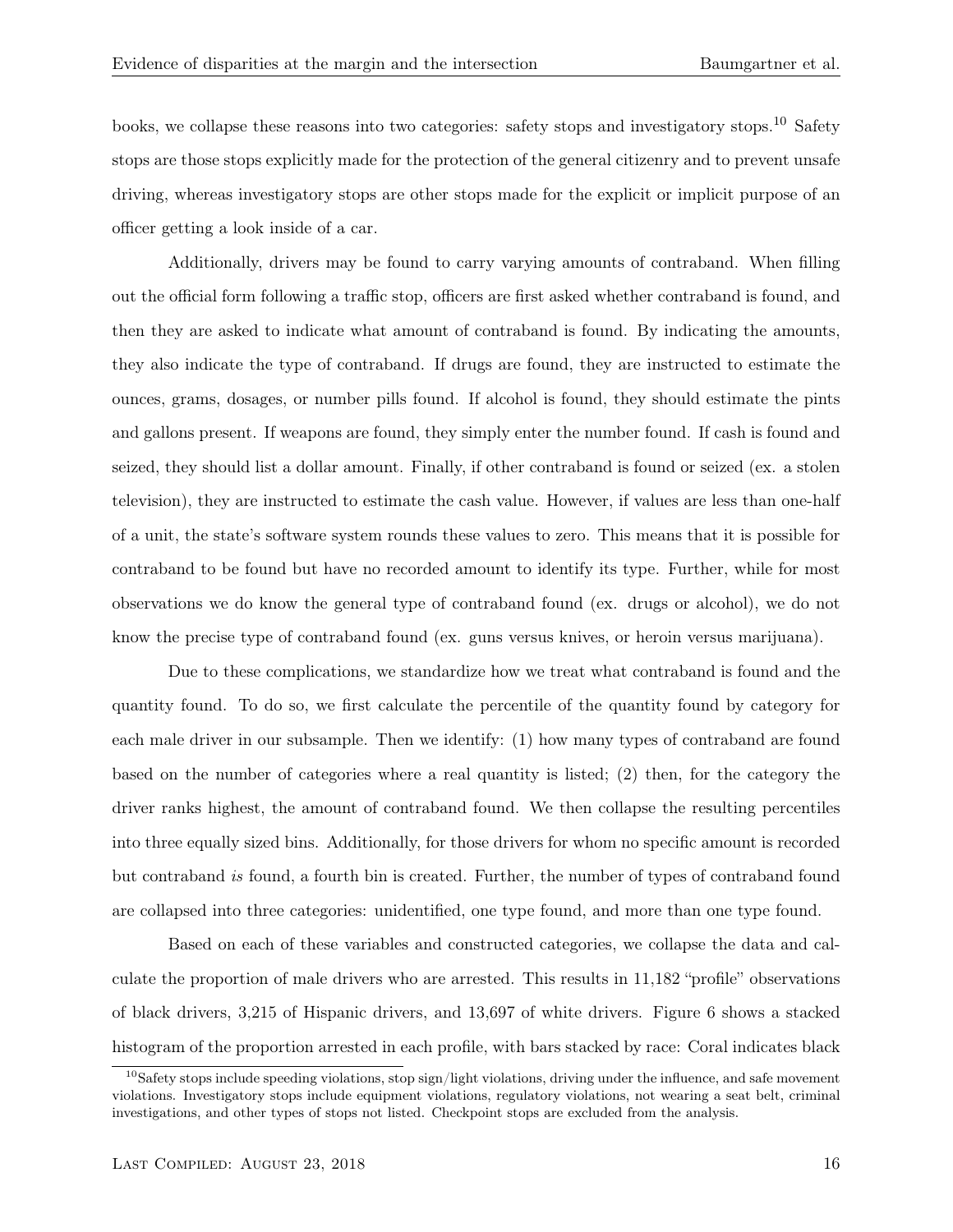<span id="page-16-0"></span>

Figure 6: Stacked Histogram of the Proportion of Male Drivers Arrested if Contraband is Found: Observations are the proportion of male drivers arrested following a search and contraband being found for each agency, during a given time window, falling into a specific age group, where a specific amount of contraband was found, and following either an investigatory or safety stop. There are 11,182 observations of black drivers, 3,215 of Hispanic drivers, and 13,697 of white drivers.

drivers (the top color), green indicates Hispanic drivers, and blue (the bottom color) indicates white drivers. As can be seen, the distribution of proportion arrested is clearly bimodal, with profiles for which the proportion arrested was either very low or very high.

Additionally, the distribution of profile types appears to be very unbalanced across races. The top panel of Figure [7,](#page-17-0) which shows the observed differences in standardized means across all of our variable categories (i.e. the differences in standardized observed proportions of drivers with a given profile component), indicates that racial groups are generally discernibly different with respect to the contextual and demographic characteristics we have discussed. This poses a possible problem for the estimation of a regression predicting the proportion arrested as a function of race, as it becomes harder to attribute differences in arrest rates to race rather than to the things that covary with it in a way that is not heavily dependent on the model we specify. To address this problem, we pre-process the data by calculating weights designed to minimize these types of imbalances in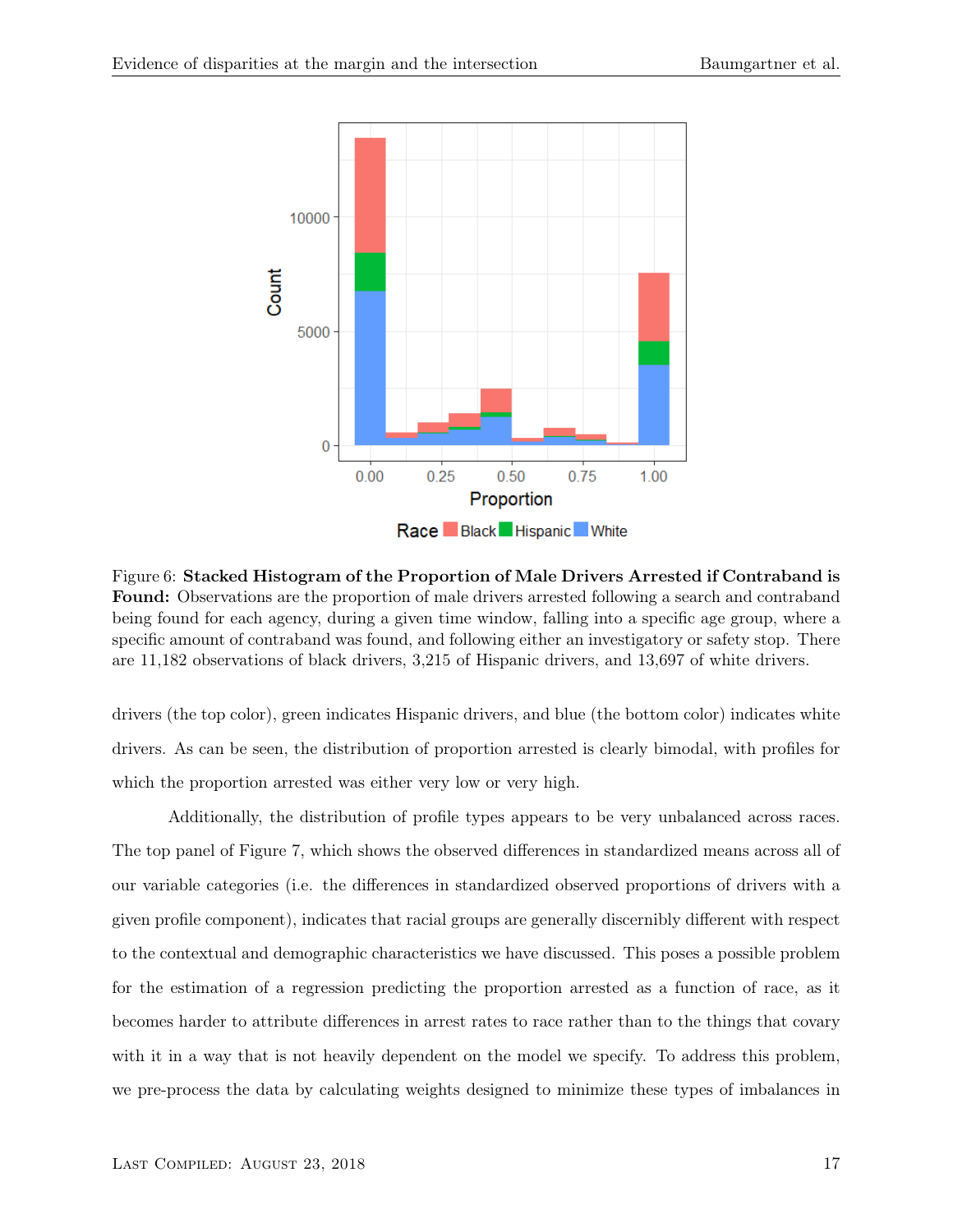covariate distributions.

To obtain these weights, we estimate covariate balancing propensity scores (CBPS) that maximize balance in the distribution of covariates across race-ethnicity groups [\(Imai and Ratkovic,](#page-23-1) [2014;](#page-23-1) [Fong et al., 2018\)](#page-23-15).<sup>[11](#page-0-0)</sup> Using these propensity scores, we compute the inverse probability of the race "treatment" to use as a weight in the regression fit. The bottom panel of Figure [7](#page-17-0) shows that the balancing exercise is, overall, fairly successful: not only is the variance in differences larger before balancing the data than after, but also the average difference is reduced substantially as well. This should reduce bias and model dependence in our subsequent analysis.

<span id="page-17-0"></span>

Figure 7: **Balance Plot**: Race is treated as the "treatment." Data is balanced with respect to agency, age, amount of contraband, stop purpose, number of contraband types, and the time of stop. In the figure, 1 indicates white drivers, 2 indicates black drivers, and 3 indicates Hispanic drivers.

### Results

To test if race matters in the decision to arrest male drivers, we estimate a linear regression. The regression predicts the proportion arrested following a search where contraband is found. An

 $11$ We used the CBPS package in R to do so.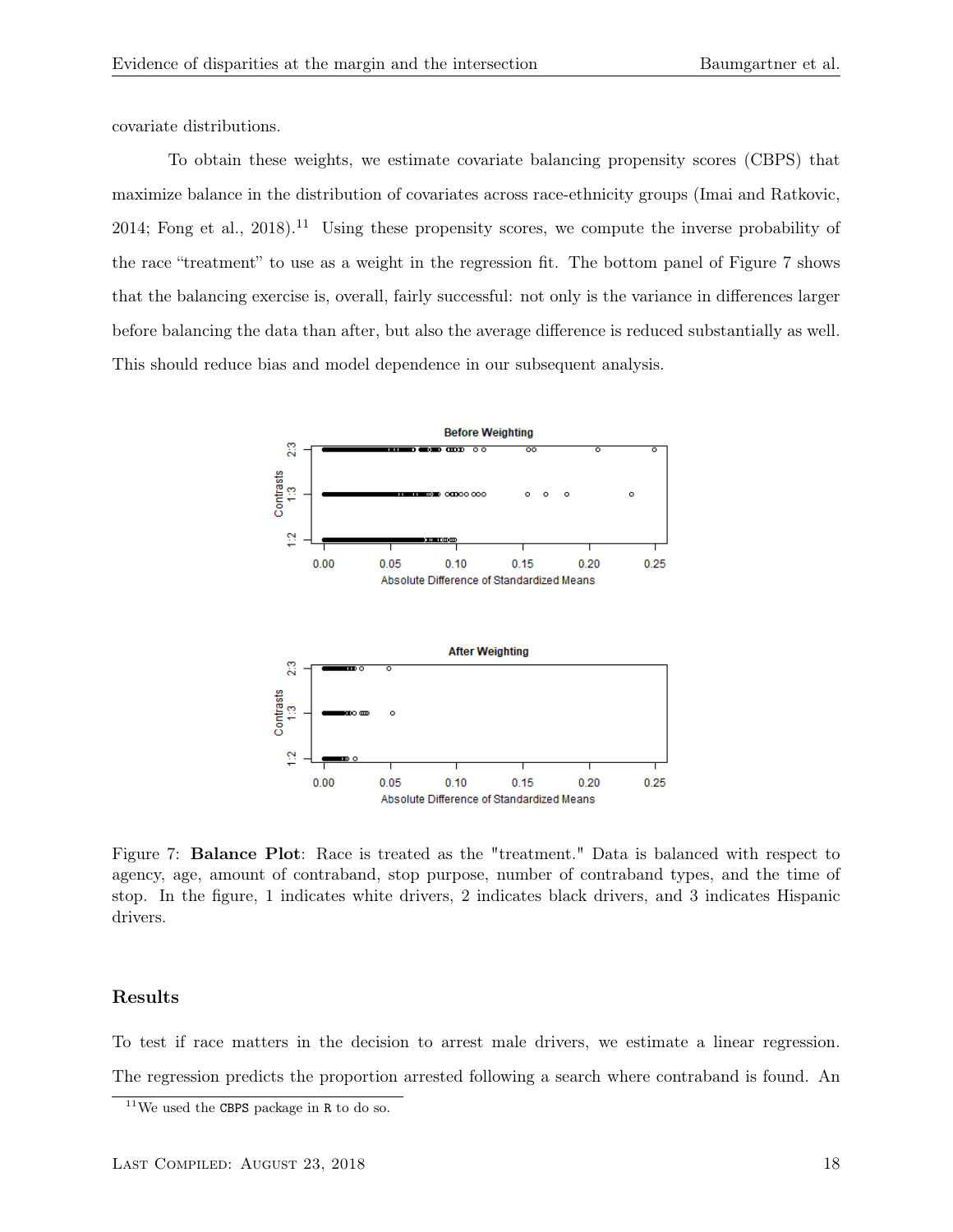alternative interpretation of these regressions is that we are predicting the probability that an individual with a given profile is arrested.<sup>[12](#page-0-0)</sup> As a reminder, each outcome is the proportion of male drivers arrested of a given race and age group found with an amount of contraband and a specific number of types of contraband at a specific time of day and following a given type of stop by a specific agency. The result is 28,094 observations. Additionally, observations are weighted by the inverse probability of "treatment" (viz. race) to balance the data set. Table [1](#page-19-0) shows the results of the analysis, with standard errors calculated using heteroskedastic robust standard errors with the HC0 estimator.<sup>[13](#page-0-0)</sup>

If the same trends are observed in the previous section on search thresholds are repeated here, we expect to see the coefficients associated with the black driver and Hispanic driver variables to be positive and statistically significant. This is precisely what we find. Black male drivers have an estimated probability of being arrested 4 percentage points higher than similarly situated male white drivers; Hispanic males face a 5 percent increased estimated probability of being arrested, in other wise similar circumstances. Each is statistically significant at the 0.05 level. By "similar circumstances," we mean cases that are similar with respect to the amount of contraband found, the age of the driver, and the time, purpose, and police agency associated with the stop.

What does this mean substantively? And how does the amount of contraband found influence arrest rates? To further illustrate what these results tell us and highlight how the amount of contraband found influences the probability of arrest, we turn to Figure [8,](#page-20-0) which presents the expected probability of being arrested following a search where contraband is found by race and amount found. When calculating the expected probabilities, the age category (26 to 35 years old), stop purpose (investigatory stop), number of types of contraband (one type), and time of the stop (between 5 pm and 10 pm) are held constant. Additionally, the stop is assumed to have occurred in Raleigh, NC by the city police department. In the figure, bars are grouped by amount of contraband found, while bars within the groups indicate driver race: coral bars (those on the left of the cluster) indicate black drivers, green bars (those in the middle) indicate Hispanic drivers, and blue bars

 $12$ Because there are values that are zero and are one in the data set, there may be some concern about whether OLS is the appropriate method to use, because the dependent variable is bound by zero and one. One way to test whether this poses an issue for the data at hand is to evaluate how many predicted values fall below zero or above one. In our case only 278 (out of 28,094) are either below 0 or above 1. In other words, just over 99% of the observations are predicted to fall in the identified range, suggesting that the use of what is effectively a linear probability model remains acceptable.

 $13$ To do so, we used the sandwich package in R.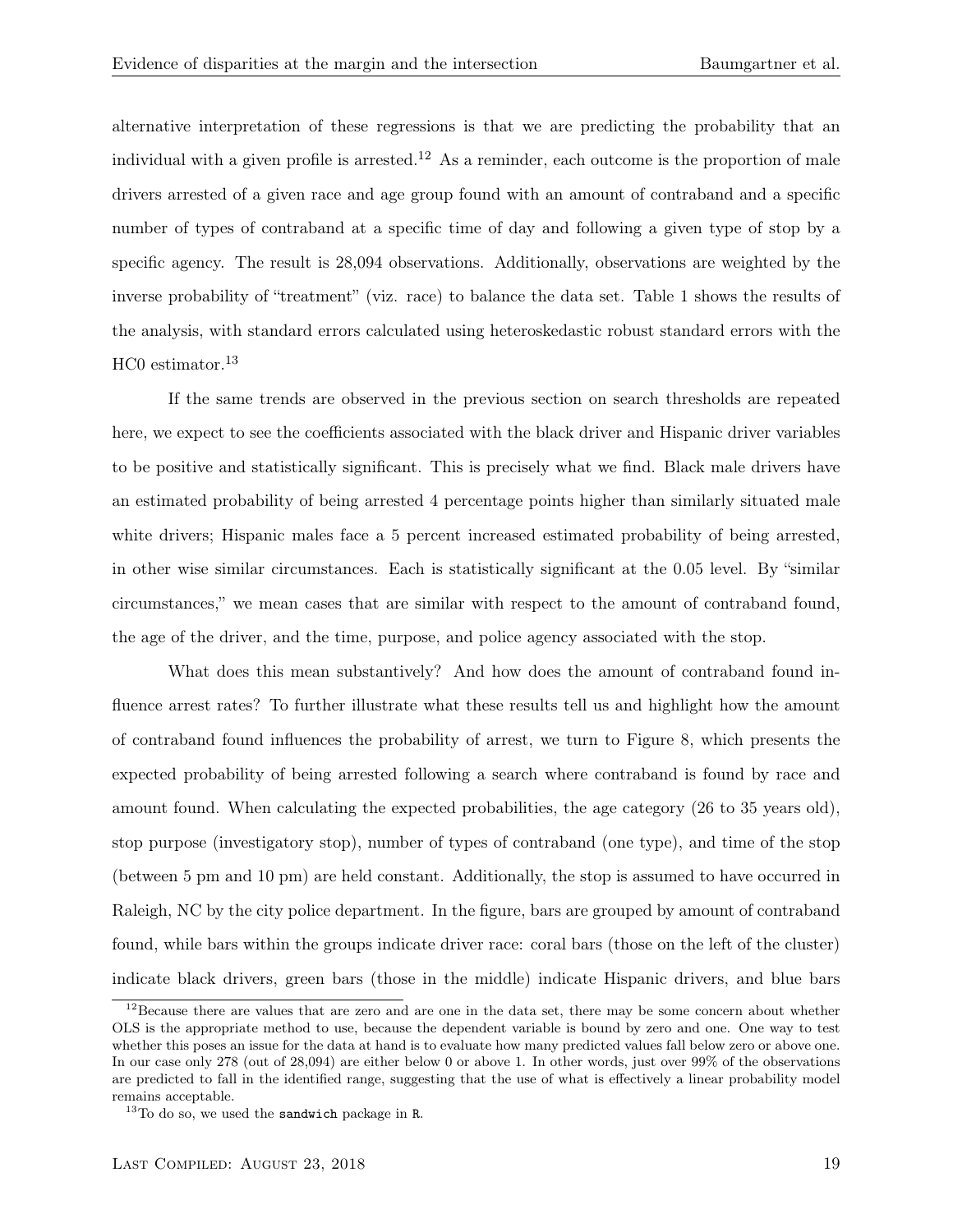|                                    | Model 1  |
|------------------------------------|----------|
| Intercept                          | $0.74*$  |
|                                    | (0.07)   |
| <b>Black Drivers</b>               | $0.04*$  |
|                                    | (0.01)   |
| Hispanic Drivers                   | $0.05*$  |
|                                    | (0.01)   |
| Age: 26-35                         | $0.07*$  |
|                                    | (0.01)   |
| Age: 36-45                         | $0.10*$  |
|                                    | (0.01)   |
| Age: 46-55                         | $0.10*$  |
|                                    | (0.02)   |
| Age: 56-65                         | 0.06     |
|                                    | (0.04)   |
| Age: 66-75                         | $0.15*$  |
|                                    | (0.07)   |
| Age: 76-85                         | $-0.05$  |
|                                    | (0.10)   |
| Age: 86-95                         | 0.04     |
|                                    | (0.15)   |
| Contra. Size: Middle               | $0.04*$  |
|                                    | (0.01)   |
| Contra. Size: Large                | $0.10*$  |
|                                    | (0.01)   |
| Contra. Size: Tiny                 | $-0.18*$ |
|                                    | (0.01)   |
| Investigatory Stop                 | $-0.03*$ |
|                                    | (0.01)   |
| 1 Type of Contraband               | $-0.22*$ |
|                                    | (0.01)   |
| Hour: $5-10$ am                    | $-0.05*$ |
|                                    | (0.01)   |
| Hour: $11 \text{ am-}4 \text{ pm}$ | $-0.01$  |
|                                    | (0.01)   |
| Hour: $5-10$ pm                    | $0.03*$  |
|                                    | (0.01)   |
| Agency Fixed Effect                | Y        |
| $\overline{\mathrm{R}^2}$          | 0.19     |
| Adj. $\mathbb{R}^2$                | 0.18     |
| Num. obs.                          | 28,094   |

<span id="page-19-0"></span>Table 1: Estimating Proportion Arrested as a function of Race, Using Weighted Least Squares

Note: Regressions include proportion arrested following a search where contraband is found for male drivers. Covariate-balancing inverse probability of treatment estimates used as weights.  $*_p$  < 0.05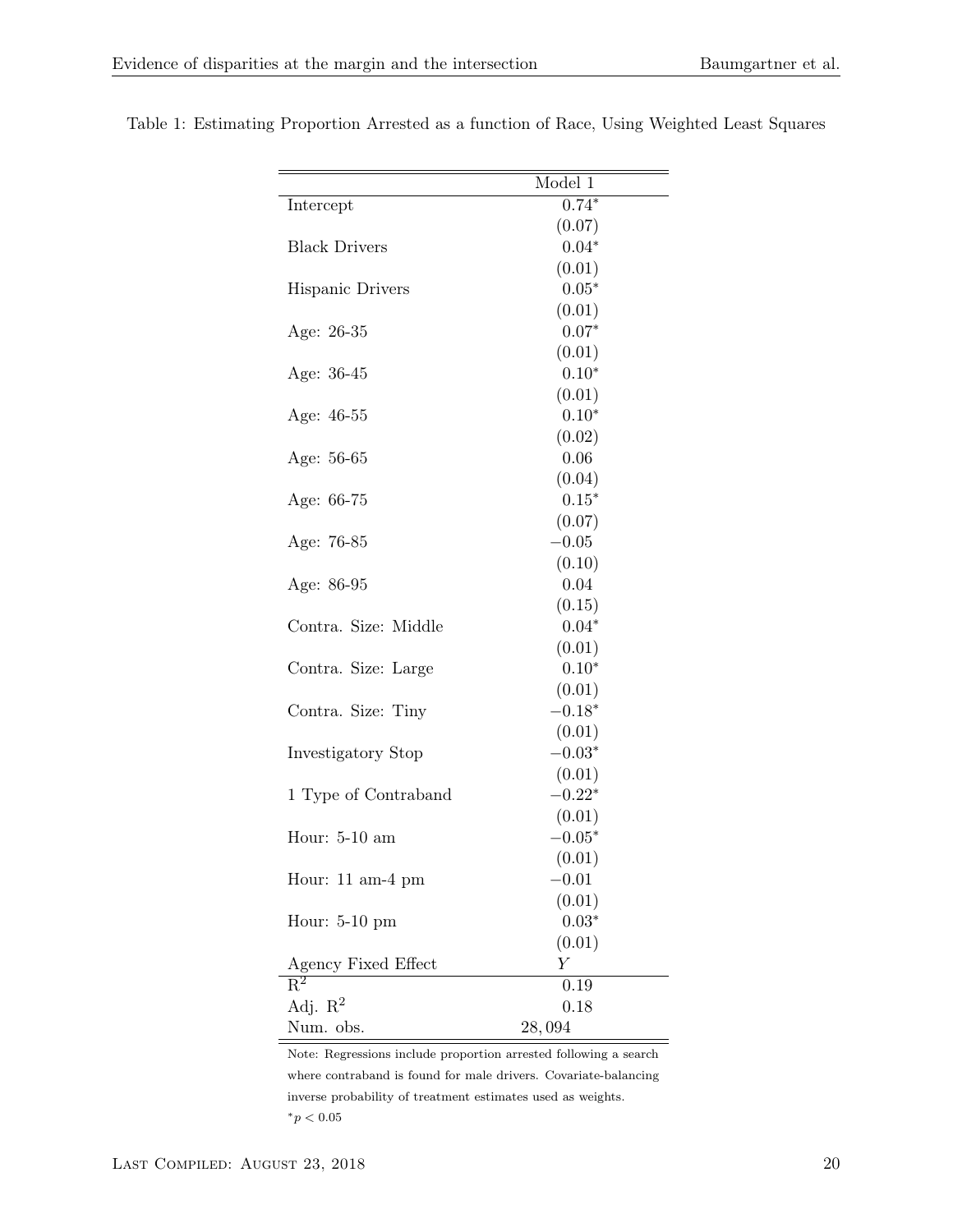<span id="page-20-0"></span>

Figure 8: Expected Probability of Arrest Following: Age category held at 26-35, stop purpose is an investigatory stop, one type of contraband is found, and the stop occurred between 5 and 10 pm in Raleigh, NC. Expected probabilities based on the regression presented in table 1.

(those on the right) indicate white drivers.

In Figure [8,](#page-20-0) we can see that as the amount of contraband increases from a little or negligible amount<sup>[14](#page-0-0)</sup> to the maximum category or those found with enough contraband to fall into the top third, the probability of arrest increases. The expected probability of arrest increases from under 25% to around 50% for both black and Hispanic drivers and from just over 20% to just over 45% for white drivers. Additionally, the most pronounced jump in the probability of being arrested occurs between a negligible amount found to an identifiable quantity of contraband.

The regression results from Table [1](#page-19-0) also show that in addition to driver race and the amount of contraband found, several other factors also influence the chances of being arrested. These predictors include age, the purpose of the stop, the number of the types of contraband, and the time of day—even when the data has been balanced. At first, a few of the relationships emerging from this regression might appear counter intuitive. For instance, as the driver gets older (up

 $14$ As a reminder, these are amounts that appear as zeros across all possible categories in the data set due to such small quantities being recovered.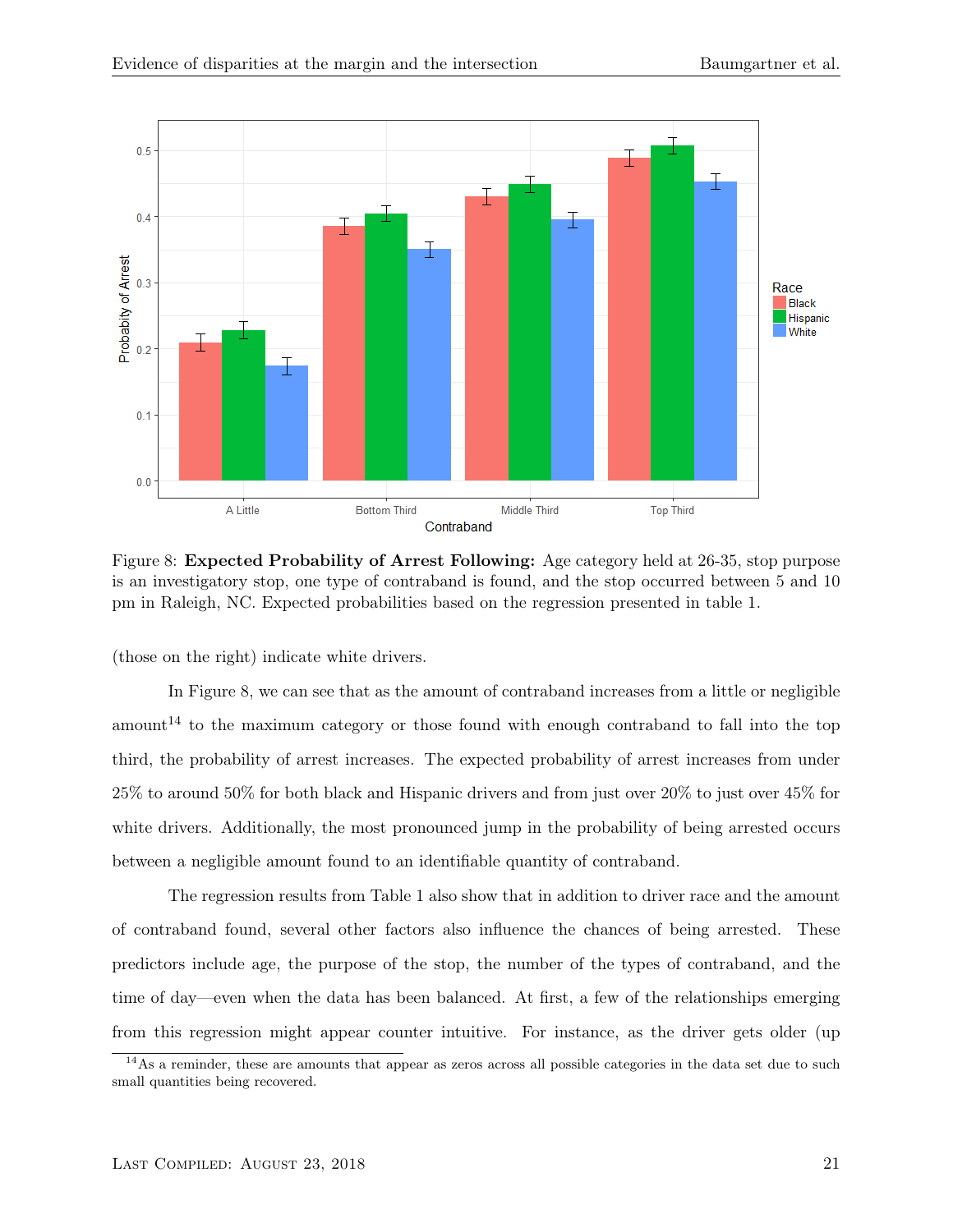until the age of 75) the probability of being arrested following contraband being found increases.<sup>[15](#page-0-0)</sup> Similarly, those stopped for investigatory rather than safety reasons are less likely to be arrested. And drivers are *less* likely to be arrested following a search where contraband is found between the hours of 5 and 10 am as compared to those stopped between 11 pm and 4 am, while stops occurring between 5 and 10 pm are more likely to result in arrest.

In isolation, any one of these findings might elicit surprise: after all, one might reasonably expect those who are found with contraband during the wee hours of the night, following an investigatory stop, and are younger rather than older drivers would be more likely to be arrested. However, when isolating the analysis to only those that have been searched and who were found to be holding contraband, these results become more plausible. If the stopping officer is in a situation with low discretion, an arrest—the expected outcome in all the cases we consider for this analysis—is more likely than in a situation where an officer has more discretion. For example, take the result for stop purpose: investigatory stops by definition afford officers a greater level of discretion than safety stops. If contraband is found following a search during a safety stop—when discretion is limited arrest is more likely, whereas if its found following a search during an investigatory stop—when discretion is greater—arrest is less likely.

## 4 Discussion

We have explored racial differences in the odds of search and the odds of discovery of contraband following a routine traffic stop, based on millions of observations from North Carolina from 2002 through 2016, using a methodology that allows us to estimate the latent thresholds of suspicion that police officers use when making these stops. We showed the difference between these latent threshold models and a simple measure of the contraband hit rate, previously more common in the literature, but subject to inferential problems based on the issue of infra-marginality. Controlling then for these issues, we documented significant race- and gender-based disparities in the latent thresholds used, with some groups significantly under-policed and others over-policed. The rates at which drivers of different identity groups were subjected to fruitless search were particularly striking, with much higher false positive searches among minority male drivers. In sum, the accuracy of police

<sup>&</sup>lt;sup>15</sup>The age reference category is those between 16 and 25.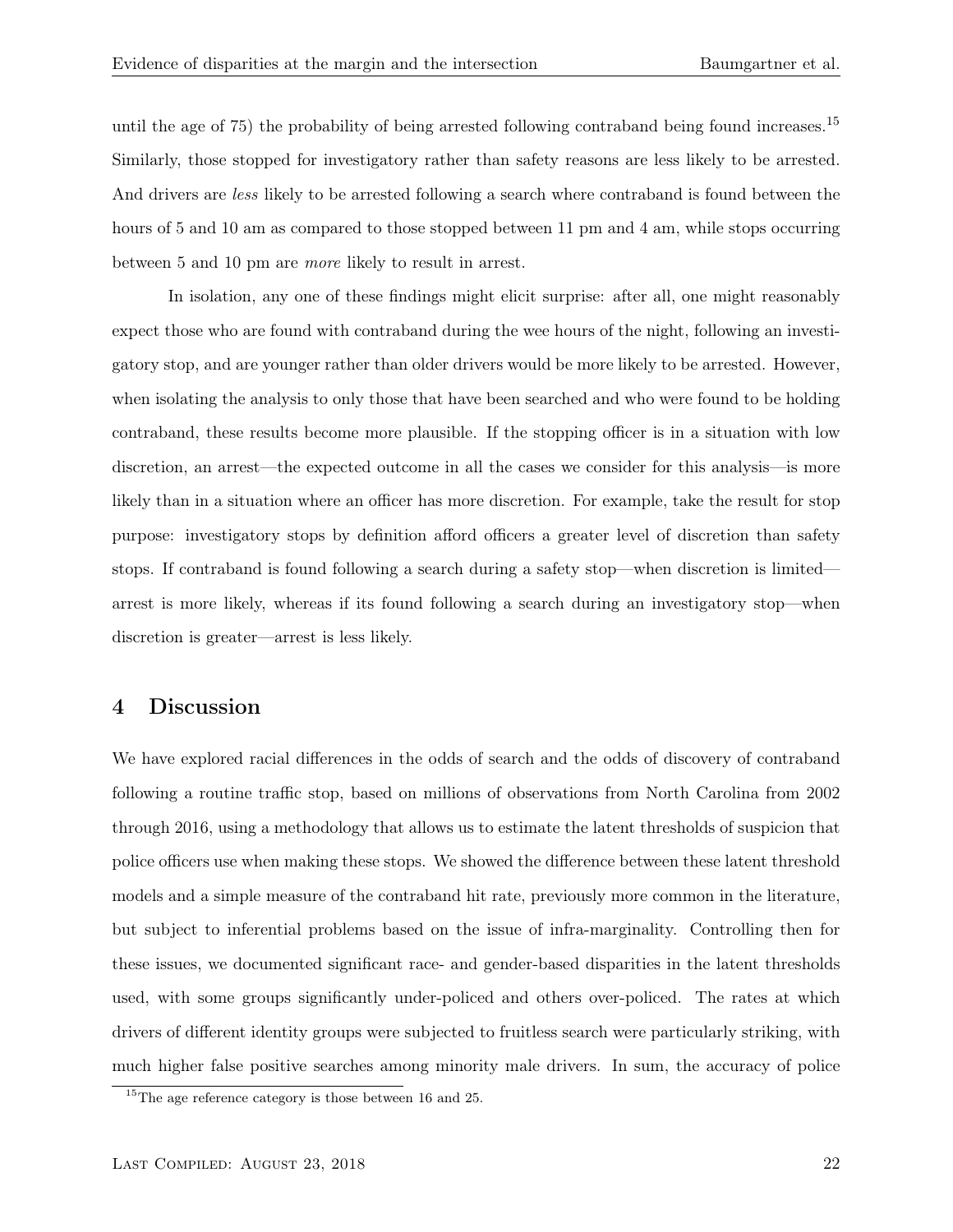perceptions of criminal suspicion differ dramatically and systematically by race and gender.

After having demonstrated these differences, we then turned to a matching exercise to ask a simple question: When two drivers are found in otherwise identical circumstances, for example having been stopped for speeding by an officer in a given police department, at a similar time of day, searched, and found with a similar amount of contraband, and sharing the same age and gender with another driver, but differing only by race, what are the differences in the odds of arrest? In this analysis, covering more than 26,000 profiles precisely matched in this way, black drivers appear to have a probability of arrest that is 4 percentage points higher, and Hispanic drivers have a probability of arrest that is 5 percentage points higher, than to their white counterparts.

Police face a difficult informational task. In a short encounter, they must reach an assessment of the odds of criminality. Our data show that falsely assuming criminality, like falsely assuming lawabidingness, differs systematically. Some groups are systematically under-policed, as evidenced by the data, while others—minority males in particular—are systematically subjected to more intrusive police action than is warranted. This includes the decision to search as well as the decision to arrest. Minority male drivers are searched with a lower apparent level of suspicion than whites, and arrested at higher rates, given otherwise identical circumstances.